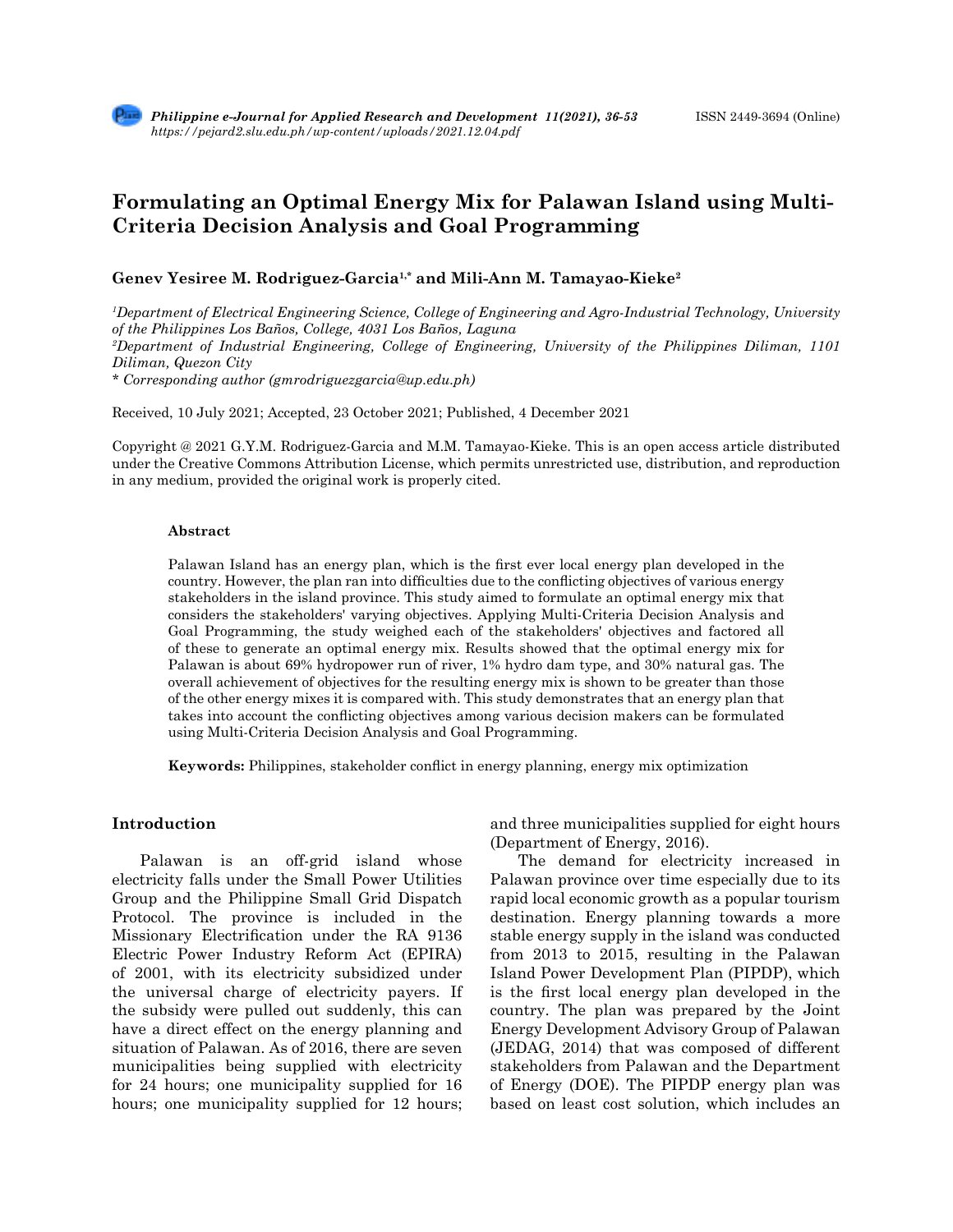energy demand forecast, reserve capacity model, scheduling of power plant construction, and transmission and distribution line development. It also relied on a business-as-usual forecast and aggressive scenario, and solution for aggressive energy mix with coal. However, the PIPDP did not consider the objectives that fall under environmental, social, and technological aspects (JEDAG, 2014). As a consequence, some stakeholders were dissatisfied with the plan, like the local non-government groups who opposed the construction of coal-fired plants in the island and brought the matter to the courts (Ranada, 2013). The conflicting objectives of the various stakeholders posed serious challenges to the plan, resulting in the persistence of power crisis in the island (Anda, 2015; The Manila Times, 2015).

A review of models and actors in energy mix optimization has revealed a gap between the stakeholders and decision makers representing the groups and those who have the knowledge and best practice in energy planning, strategy, and implementation (Weijermars et al., 2012). In addition, Hiremath, Shikha and Ravindranath (2007) pointed out that a bottom-up approach is an appropriate method for energy planning in consideration of the varying objectives at different levels (municipal/local, provincial, and national). To deal with the conflicting objectives of stakeholders, recent studies used the Multi-Criteria Decision Analysis (MCDA) as a valuable tool for planning of combined energy systems, energy planning and selection, energy resource allocation, energy exploitation, energy policy, building energy management, and transportation energy systems, among others (Løken, 2007; Wang et al., 2009). Pohekar & Ramachandran (2004) and Klein & Whalley (2015) also used MCDA in sustainable planning, suggesting that it can provide solutions to problems involving conflicting and multiple objectives as well as in comparing energy technologies.

Other studies also employed Goal Programming (GP) in conjunction with MCDA (Jones & Tamiz, 2010). While MCDA is a widely acceptable tool to evaluate conflicting objectives, GP is an operations research tool that can mathematically calculate the optimization of multiple objectives and convert the weights from MCDA into an energy mix. Jayaraman et al. (2015) used weighted GP to determine the planning for suitable sustainable development goals in Gulf cooperation council countries. GP was used to integrate conflicting criteria on economy, energy, environment and social aspects. Cristobal (2012) also used GP for the decisions of the optimal mix of different plant types and the location of renewable energy in north Spain.

Combining both the MCDA and GP as tools, this study aims to formulate an optimal energy mix for Palawan Island that will address the conflicting preferences, values, and objectives of the energy stakeholders. In contrast to that of the Palawan Island Power Development Plan, the study will come up with a methodology that will consider all the preferences of the various decision makers and propose an energy mix that will be more acceptable to the energy stakeholders in the island.

## **Methodology**

### *Method*

The first step was to identify the energy problem and the stakeholders for the energy planning in Palawan. Then individual interviews were conducted with key decision makers from each stakeholder group in order to gather their objectives on solving the energy problem. Using Keeney's Value Focused Thinking technique and mind mapping to differentiate the fundamental and means objectives, an equivalent attribute for each means objectives was obtained. A second interview was done to obtain the individual preferences of the decision makers representing the stakeholders. The individual preferences were based on the weights of each attribute using Swing Weight method. This was to ensure that each decision maker's preferences were accounted for, from the most to the least important objectives. Goal Programming was then used to calculate the optimal energy mix for Palawan based on the decision maker's weight input and the limitations of each energy technology (see Annex 1). In the end, the resulting optimal energy mix was compared to the energy mix based on the PIPDP energy plan and another energy mix based on the direct preferences of the decision makers on the energy technology.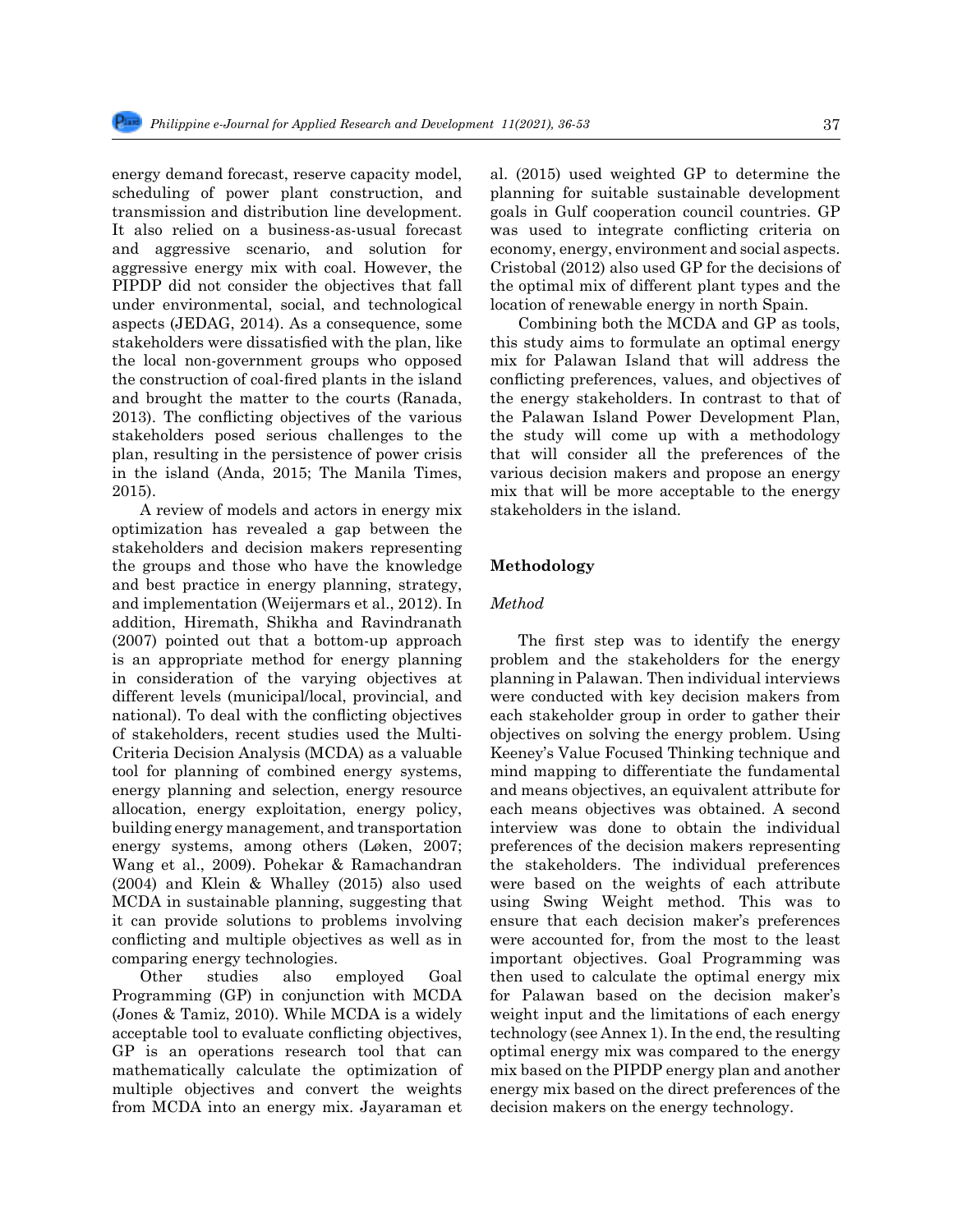### *Respondents*

The energy planning stakeholders in the province who were considered in the study include the local government units as representatives of the people of Palawan (particularly the offices of the provincial governor and the city mayor), the environmentalists, the academe, and the research institutions in the province. The players that are directly in the power industry including power generation, distribution and transmission were also included as stakeholders. The institution from the National Government that has a direct influence on energy planning for Palawan was also listed as a stakeholder.

The respondents of the study were chosen from the various stakeholders. These respondents are the decision makers from the stakeholder groups (one to represent each group). They were determined based on their roles, contribution, and influence on the energy plan of Palawan. For the listing of stakeholders and the respective decision makers chosen, see Annex 2.

### *Data gathering instrument*

For data gathering, a questionnaire was used to determine the objectives of the stakeholders. The questionnaire was pre-tested among energy engineering students and faculty for fluency and comprehensiveness. The first set of interviews with the respondents were conducted from September 2 to 9, 2016, with each interview lasting for 30 to 60 minutes. The stakeholders' objectives were organized to form a hierarchy of network objectives, and then each objective was assigned a quantifiable value (attribute) to represent this. The attributes were categorized into four aspects, namely, economic, environmental, social, and technological. The attributes for each aspect are as follows: economic – cost of electricity; environmental – greenhouse gas (GHG) emissions, air pollution, land use, and water consumption; social – job creation, fatality rates, and social acceptability; and, technological – respond time, capacity factor, efficiency, and supply risk (see Annex 3 for details of each attribute).

The second set of interviews was conducted to determine the preferences of each stakeholder based on the weights of each attribute. These were held from March 23 to 29, 2017 at 30 to 60 minutes per interview. For the weighting method, a swing weight method was employed. For each attribute, there was one attribute at best and the others at worst. Then the stakeholders were asked to assign weights to each alternative. Additive utility function was employed.

The data used for the GP were from the PIPDP. Only the conservative or business-asusual scenario was used (based on the historical electricity consumption); the aggressive scenario (based on the increased entry of businesses and industries) was not included. The data used for the forecasted energy demand (i.e., 258.1 MW) was the computed data of the Joint Energy Development Advisory Group, the energy planning committee for the Palawan Development Plan. Meanwhile, the data for maximum potential resources for each energy technology were from different established studies (JEDAG 2014, JICA, DOE & PGP 2004, DOE 2016, 2015, 2012). The power plant technologies that were considered for the evaluation of the energy mix allocation were biomass, coal, geothermal, large hydropower (dam), small hydropower (run-of-river), natural gas combined cycle, nuclear, offshore wind, onshore wind, concentrated solar power, solar photovoltaic panels, and piston engines (diesel and gas). For the listing of energy technologies, see Annex 4.

Goal Programming was used to compute the optimal energy mix for Palawan in megawatts for each energy technology. The objectives functions were defined by each stakeholder's weights, and formulated mathematically. In this study, the weights for each stakeholder are equal. Then the Goal Programming was a single composite function in order to find the optimum solution (see Annex 1).

For the verification of the proposed methodology, the output energy mix was compared through utility calculation to the energy mix of direct preferred energy mix of decision makers and the energy mix of the PIPDP as seen in the report. The result of the study must be an optimal energy mix that will address the preferred attributes of decision makers. Finally, the optimal energy mix was compared with the energy mix of the PIPDP and the preferred mix by the decision makers through utility calculation.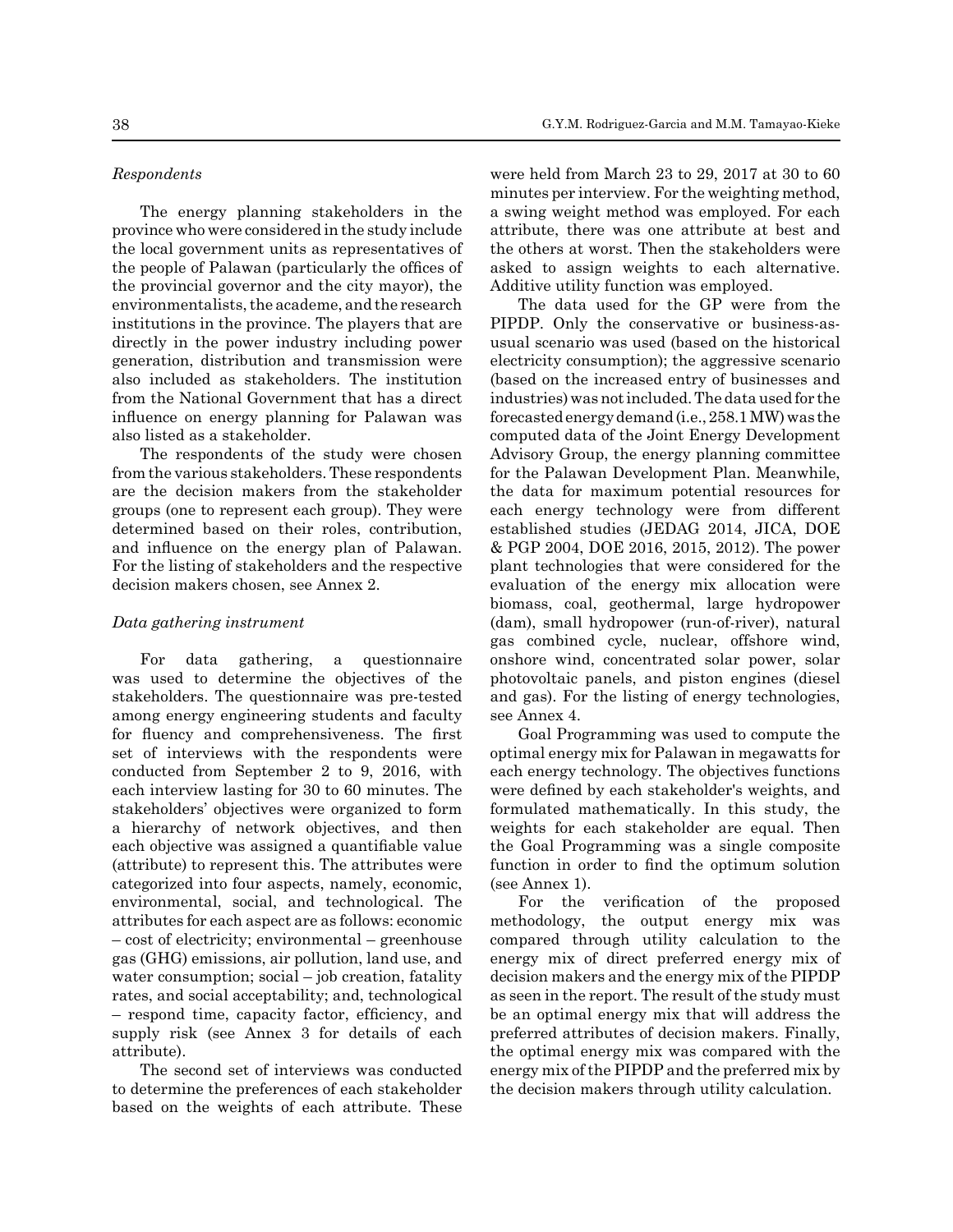# **Results**

### *Objectives and Attributes*

Based on the interviews conducted, the different stakeholders from Palawan have varying objectives that are often conflicting with each other. These objectives and their corresponding attributes are summarized in Table 1.

Table 2 shows the key words used by the decision makers in the interviews. The key words were either direct or indirect. Direct words refer to those when the decision maker explicitly defined the objective. Indirect words were those whose context was close to the attribute. Thus, if a decision maker said that one of his objectives is to comply with DENR, this was taken to mean compliance to GHG emission, total air pollution, and water use as mandated by DENR. Zoning usually refers to land use; effectivity of the system means reliability and dependability.

**Table 1.** Decision Makers' Objectives and their Corresponding Attributes

| Lowest Level Means Objectives                              | <b>Attributes</b>     |
|------------------------------------------------------------|-----------------------|
| Lower electricity rates/affordable electricity             | <b>LCOE</b>           |
| Comply with DENR/Minimize carbon footprint                 | <b>GHG</b> Emission   |
| Comply with DENR/Minimize air pollution                    | Air Pollution         |
| Comply with ECAN zoning                                    | Land Use              |
| Comply with DENR                                           | Water Consumption     |
| Create additional employment                               | Job Creation          |
| Ensure safety of technologies                              | <b>Fatality Rates</b> |
| Social acceptance on technologies                          | Social Acceptability  |
| Reliability of electric supply/24 hours supply             | Respond Time          |
| Dependable electricity                                     | Capacity Factor       |
| Power generation to run at optimal MW                      | Efficiency            |
| Use indigenous resources/Availability of energy technology | Supply Risk           |

**Table 2**. Summary of Objectives Included in the Interview of Each Decision Maker

| Attribute\Decision Maker | Energy<br>Planning | City<br>Mayor | Distribution | Generation | Research<br>&Regulatory | Environ-<br>mentalist | Academe | Private<br>generation<br>and<br>consumer | <b>NEA</b> | DOE     |
|--------------------------|--------------------|---------------|--------------|------------|-------------------------|-----------------------|---------|------------------------------------------|------------|---------|
| Cost of Electricity      | ***                | ***           | $\ast$       | ***        | ***                     | ***                   |         | $\ast$                                   | $\ast$     | $\ast$  |
| <b>GHG</b> Emission      | ***                | $\ast$        | $\star$      | ***        | ***                     | $\ast$                | $\ast$  | ***                                      | $\star$    | $\ast$  |
| Air Pollution            | $\ast$             | $\ast$        | $\star$      | $\ast$     | ***                     | ***                   | $\ast$  | ***                                      | $\ast$     | $\ast$  |
| Land Use                 | $\ast$             | $\ast$        | $\star$      | $\star$    | ***                     | $\ast$                | $\ast$  | $\ast$                                   | $\star$    | $\star$ |
| Water Consumption        | $\star$            | ***           | $\star$      |            | $\star$                 | $\star$               |         | $\ast$                                   |            |         |
| Job Creation             | ***                | ***           | ***          |            |                         |                       | $\ast$  |                                          |            | ***     |
| <b>Fatality Rates</b>    |                    | ***           |              |            | ***                     | ***                   |         | ***                                      |            | $\ast$  |
| Social Acceptability     |                    | $\ast$        |              |            | ***                     |                       |         |                                          | ***        |         |
| Respond Time             | $\ast$             | $\ast$        | $\star$      | $***$      | ***                     |                       |         |                                          |            | $\ast$  |
| Capacity Factor          | $\star$            | $\ast$        | $\star$      | $\ast$     |                         |                       | ***     |                                          |            | ***     |
| Efficiency               |                    |               | ***          | ***        |                         |                       |         |                                          | ***        | ***     |
| Supply Risk              | ***                | ***           |              |            |                         |                       |         | $\ast$                                   |            | ***     |

Legend: \*\*\* Direct words used in the interview

\* Indirect, but contextual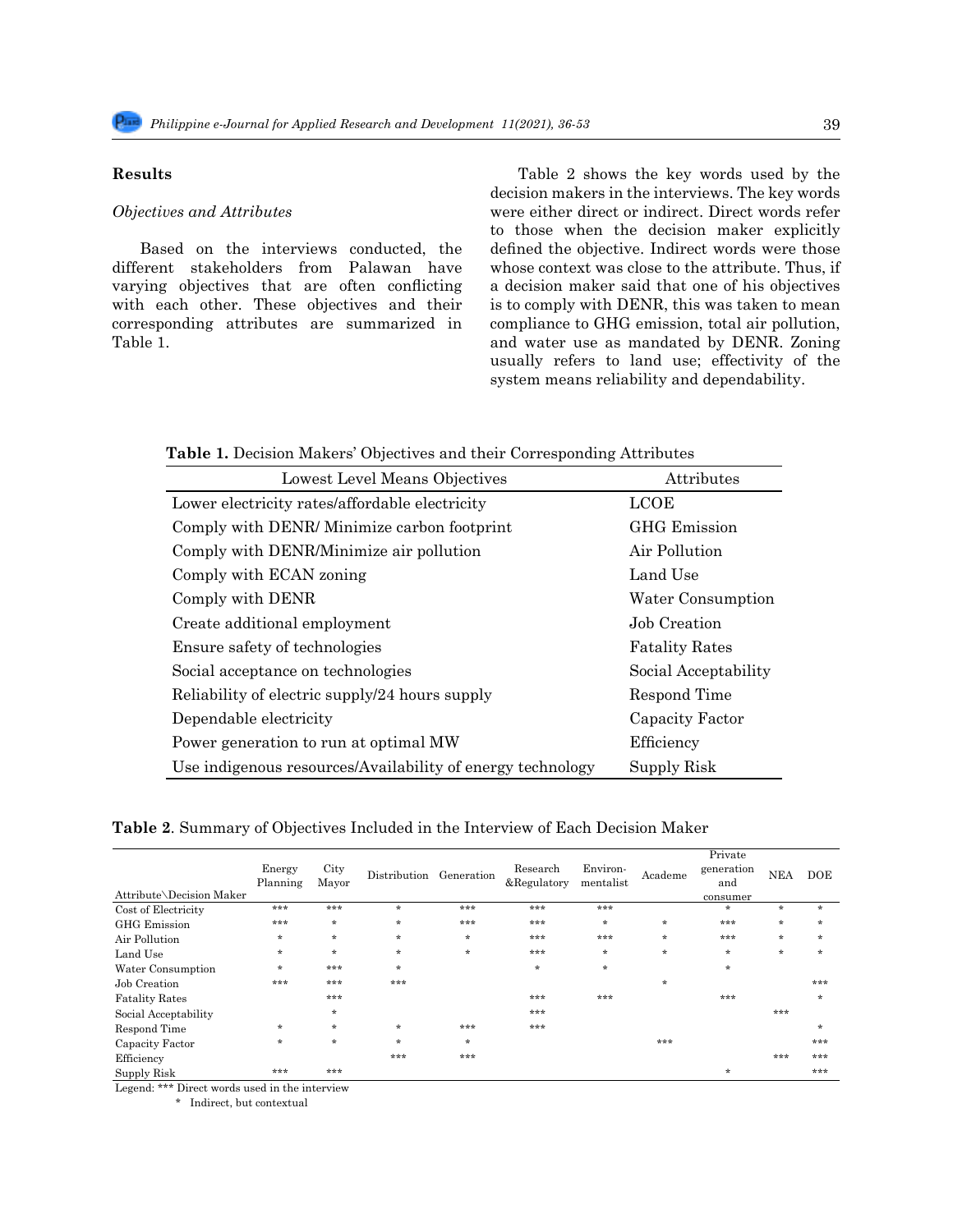*Weight Assignment per Attribute by Decision Makers* 

The preferred attributes of the decision makers were determined using the swing weight method. The twelve  $(12)$  attributes have numerical values that are most preferred and least preferred. For example, the most preferred value for the cost of electricity is the smallest value because it reflects the objective of minimizing the cost of electricity. Then the least preferred values were benchmarked as the utility values were calcul worst attribute, which would also be the last alternative. Then, the decision makers were afternative. Then, the decision makers were  $u(x_i) = (x_i - x_{min})/(x_{max} - x_{min})$ <br>asked to rank their preferred attributes, from asked to rain their preferred attributes, from<br>the highest priority to the lowest. The decision makers rated each ranked attribute based on the mances rated each ranned decreased on the since the ingress that<br>difference of the values from best to worst. Table transformed utility 3 summarizes the rate of the attributes of the

*ribute by Decision* decision-makers, where  $100$  is the most preferred and the next weight is based on the importance of the attribute on the swing or change of the es of the decision value from best to worst.

 $\overline{\phantom{a}}$  , we can see  $\overline{\phantom{a}}$  , we can see  $\overline{\phantom{a}}$ 

# ve (12) attributes Calculation of Processed Weight Preferences to be *used in Goal Programming*

he cost of electricity is the Using calculation from MCDA to determine the distance of the weights for each decision ost of electricity. Then the maker and assuming a linear utility function, utility values were calculated using the following formula:

$$
u(x_i) = (x_i - x_{min})/(x_{max} - x_{min})
$$

nked attribute based on the and the highest value as one. Table 3 shows the nuclear and the highest value as one. Table 3 shows the This formula makes the lowest value as zero transformed utility weights.

**Table 3.** Rate of the Attributes for Each Decision Makers  $\overline{\phantom{a}}$ 

| Attribute\Decision Maker | City Mayor | Distribution | Energy<br>Planning | Environ-<br>mentalist | Academe | Provincial<br>Government | Research<br>&Regulatory | NEA | Generation | <b>DOE</b> |
|--------------------------|------------|--------------|--------------------|-----------------------|---------|--------------------------|-------------------------|-----|------------|------------|
| Cost of Electricity      | 78         | 100          | 78                 | 92                    | 100     | 87                       | 93                      | 82  | 88         | 75         |
| <b>GHG</b> Emission      | 80         | 80           | 100                | 100                   | 85      | 78                       | 85                      | 96  | 96         | 78         |
| Air Pollution            | 85         | 80           | 90                 | 93                    | 60      | 80                       | 90                      | 98  | 94         | 70         |
| Land Use                 | 84         | 65           | 75                 | 95                    | 50      | 83                       | 75                      | 90  | 98         | 80         |
| Water Consumption        | 73         | 65           | 70                 | 94                    | 70      | 84                       | 70                      | 92  | 100        | 85         |
| Job Creation             | 75         | 70           | 74                 | 70                    | 20      | 88                       | 70                      | 88  | 92         | 88         |
| <b>Fatality Rates</b>    | 77         | 75           | 50                 | 73                    | 40      | 85                       | 65                      | 100 | 90         | 65         |
| Social Acceptability     | 83         | 75           | 88                 | 75                    | 40      | 89                       | 95                      | 94  | 86         | 90         |
| Respond Time             | 100        | 95           | 85                 | 79                    | 90      | 95                       | 95                      | 86  | 80         | 100        |
| Capacity Factor          | 95         | 78           | 83                 | 80                    | 70      | 93                       | 85                      | 84  | 82         | 95         |
| Efficiency               | 90         | 78           | 82.5               | 85                    | 60      | 90                       | 90                      | 78  | 78         | 94         |
| Supply Risk              | 70         | 60           | 79                 | 74                    | 50      | 86                       | 95                      | 80  | 84         | 68         |

**Table 4.** Preferred Weights of Decision Makers transformed into Utility Value

| Attribute\Decision Maker | City Mayor | Distribution | Energy<br>Planning | Environ-<br>mentalist | Academe | Provincial<br>Government | Research<br>&Regulatory | <b>NEA</b> | Generation | <b>DOE</b> |
|--------------------------|------------|--------------|--------------------|-----------------------|---------|--------------------------|-------------------------|------------|------------|------------|
| Cost of Electricity      | 0.27       | 1.00         | 0.56               | 0.73                  | 1.00    | 0.53                     | 0.93                    | 0.18       | 0.45       | 0.29       |
| <b>GHG</b> Emission      | 0.33       | 0.50         | 1.00               | 1.00                  | 0.81    | 0.00                     | 0.67                    | 0.82       | 0.82       | 0.37       |
| Air Pollution            | 0.50       | 0.50         | 0.80               | 0.77                  | 0.50    | 0.12                     | 0.83                    | 0.91       | 0.73       | 0.14       |
| Land Use                 | 0.47       | 0.13         | 0.50               | 0.83                  | 0.38    | 0.29                     | 0.33                    | 0.55       | 0.91       | 0.43       |
| Water Consumption        | 0.10       | 0.13         | 0.40               | 0.80                  | 0.63    | 0.35                     | 0.17                    | 0.64       | 1.00       | 0.57       |
| Job Creation             | 0.17       | 0.25         | 0.48               | 0.00                  | 0.00    | 0.59                     | 0.17                    | 0.45       | 0.64       | 0.66       |
| <b>Fatality Rates</b>    | 0.23       | 0.38         | 0.00               | 0.10                  | 0.25    | 0.41                     | 0.00                    | 1.00       | 0.55       | 0.00       |
| Social Acceptability     | 0.43       | 0.38         | 0.76               | 0.17                  | 0.25    | 0.65                     | 1.00                    | 0.73       | 0.36       | 0.71       |
| Respond Time             | 1.00       | 0.88         | 0.70               | 0.30                  | 0.88    | 1.00                     | 1.00                    | 0.36       | 0.09       | 1.00       |
| Capacity Factor          | 0.83       | 0.45         | 0.66               | 0.33                  | 0.63    | 0.88                     | 0.67                    | 0.27       | 0.18       | 0.86       |
| Efficiency               | 0.67       | 0.45         | 0.65               | 0.50                  | 0.50    | 0.71                     | 0.83                    | 0.00       | 0.00       | 0.83       |
| Supply Risk              | 0.00       | 0.00         | 0.58               | 0.13                  | 0.38    | 0.47                     | 1.00                    | 0.09       | 0.27       | 0.09       |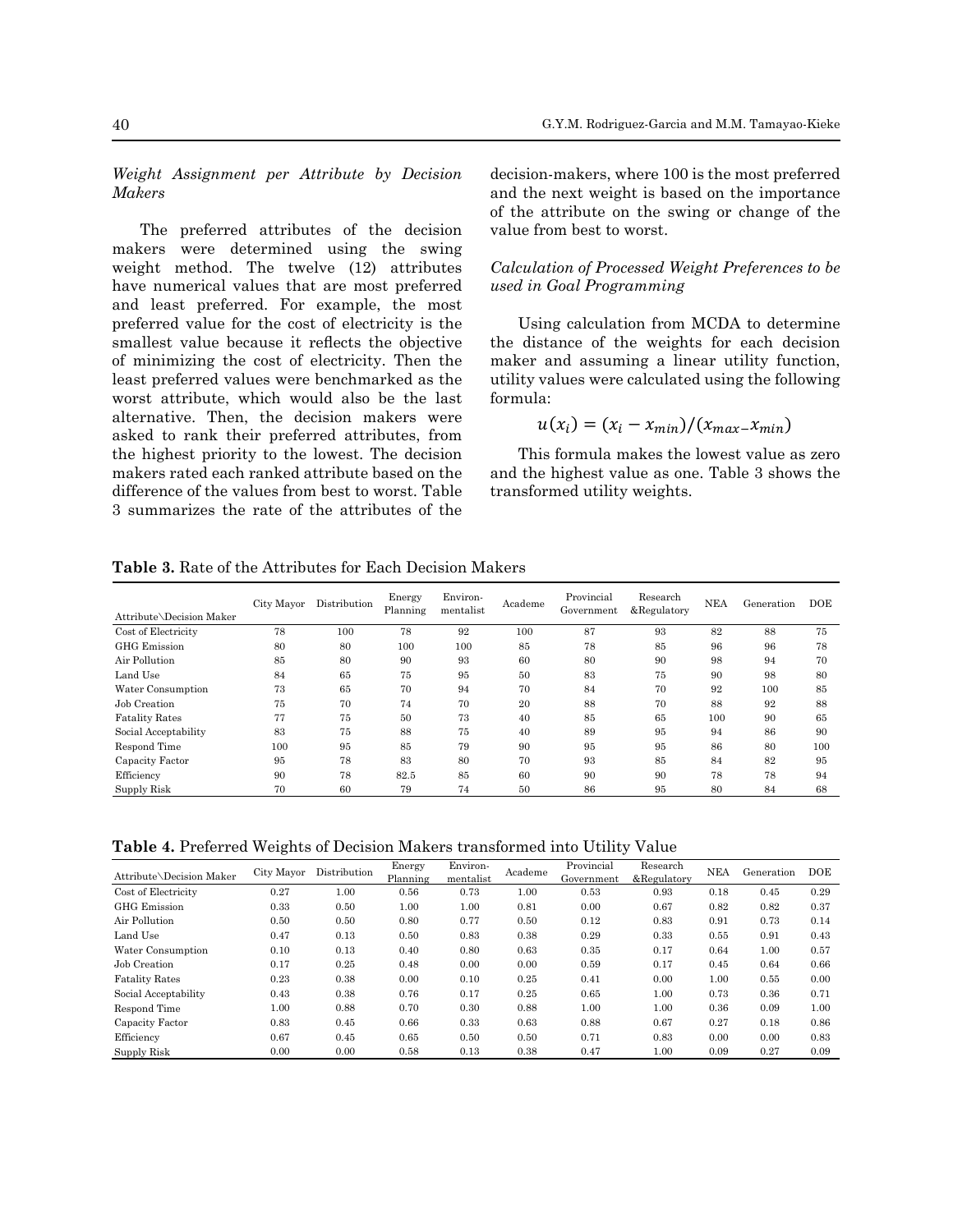# *Energy Mix Output of Goal Programming*

The target goals used for this scenario are the most preferred value for each energy mix. This means that each objective is optimized. Table 5 shows the attributes and the numerical Table 5 shows the attributes and the numerical emission  $(0.632)$ , LCOE  $(0.594)$ , air pollution

Based on Goal Programming, the resulting optimal energy mix for Palawan is as follows: 69% hydropower run of river, 1% hydro dam the lowest air pollution. Moreover, it has type, and 30% natural gas (see Figure 1).

value used as target goals in goal programming.  $(0.58)$ , and capacity factor  $(0.576)$ . For the energy 7 The assumption used is that the weighting  $A = \frac{1}{2}$ of each decision maker is of equal weights. For the equal weights of decision makers, the highest weight of rating of attribute comes from the ability to respond to demand (0.72), GHG (0.58), and capacity factor (0.576). For the energy technology, hydropower run-of-river has four best attributes, the lowest GHG emission, and the lowest air pollution. Moreover, it has a high ability to respond to demand, high efficiency, and low supply risk.

Table 5. Numerical Value of each Attribute used as Target Goals in the Goal Programming

| Attribute                 | Unit             | Objective | Goals          |
|---------------------------|------------------|-----------|----------------|
| Electricity Cost          | (dollars/MWh)    | Minimize  | 37.9           |
| Greenhouse Gas Emission   | (gCO, eq/kWh)    | Minimize  | 2.75           |
| Air Pollution             | (mg/kWh)         | Minimize  | 21             |
| Direct Land Use           | $(m^2/GWH)$      | Minimize  | 0.0527         |
| Water Consumption         | (L/MWh)          | Minimize  | 0.14           |
| Job Creation              | (Job years/ GWh) | Maximize  | 0.87           |
| Accident-related Fatality | (rates/TWh)      | Minimize  | 0.13           |
| Social Acceptability      | $(\%)$           | Maximize  | 1              |
| Ability to Respond        | $(\%)$           | Maximize  | 1              |
| Capacity Factor           | $(\%)$           | Maximize  | 85             |
| Efficiency                | $(\%)$           | Maximize  | 88             |
| Supply Risk               | $(\%)$           | Minimize  | $\overline{0}$ |



**Figure 1.** Optimal Energy Mix Output from Goal Programming using Optimized Objectives.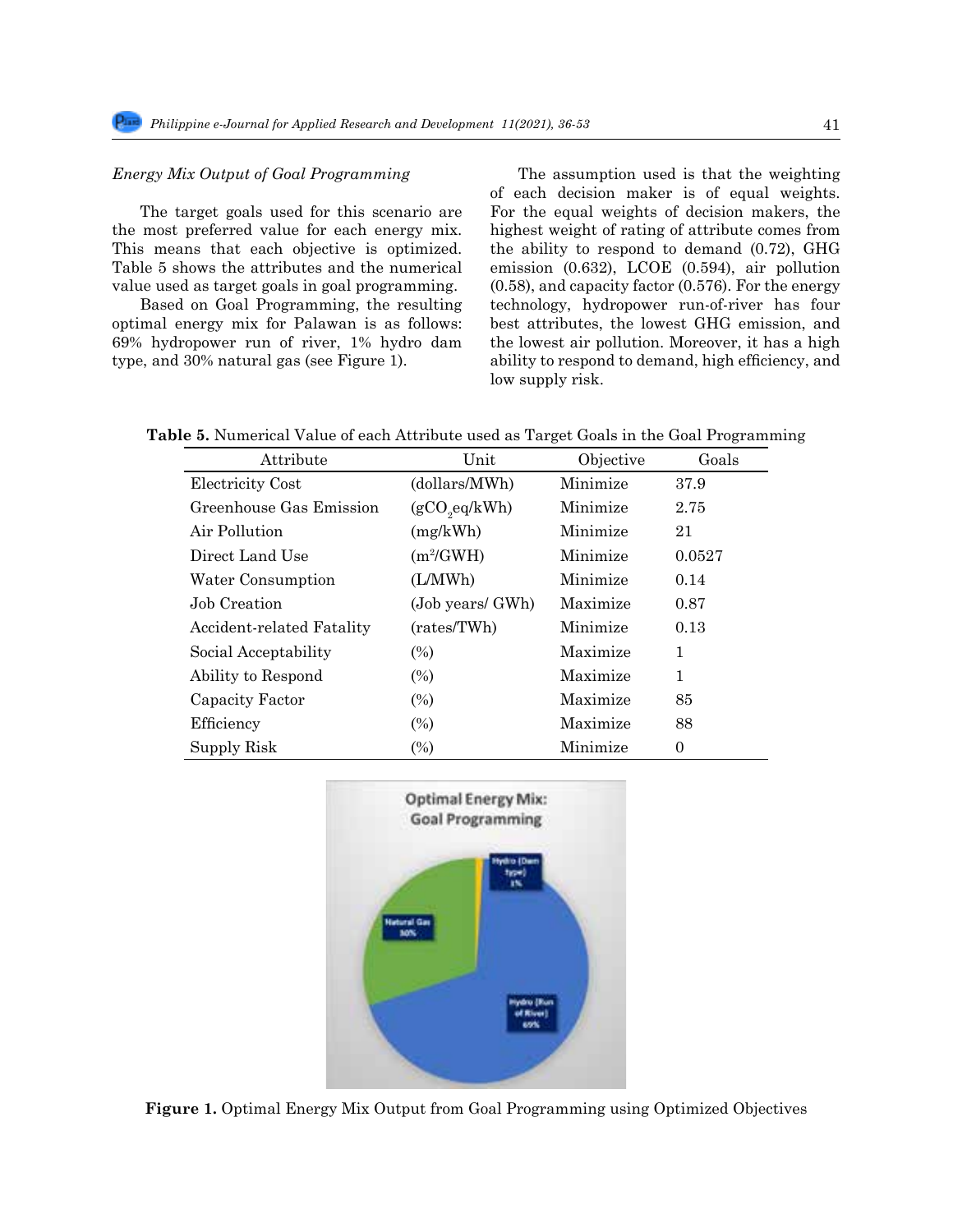When comparing the optimal energy mix with the preferred energy mix of decision-makers with the preferred energy finx of decision-makers is ignited is  $69\%$  hydropower run-or-river, if and the PIPDP's, there is a large difference in dam type, and 30% natural gas. the resulting energy mix. Only few energy To validate the optimal energy mix of technologies are included in the optimal energy through Goal Programming, the utility mix and that of the PIPDP, while in the decision-<br>
231 attributes, was calculated and contract of the lowest air pollution. Moreover, it has a high ability of the lowest air pollution. Moreover, it has a high ability of th makers' preferred energy mix, all energy Utility technologies have values. This was because in the decision-makers' energy mix, the decision-<br>terms of utility calculation, the optimal energy mix of decisionmakers based their preference solely on the energy technology. In the optimal energy mix makers' preferred energy mix value of 3. using MCDA and GP, the individual decision that of the Palawan Island Power Deve makers based the energy mix on the weights Plan which has a value of  $4.178$  (see A of each objective represented in the attributes This means that the overall achieve (Figure 2). 228 and the FILDT s, there is a large unerelic in a dam type, and 50% hattrail gas.

resulting optimal energy mix computed for the island is 69% hydropower run-of-river, 1% hydro dam type, and 30% natural gas.

makers based their preference solely on the mix is  $4.491$ , which is better than the decision- $2$ . (Figure 2). To validate the optimal energy mix computed through Goal Programming, the utility value of each attribute was calculated and compared. Utility value reflects how well the objectives for each energy mix are satisfied overall. In terms of utility calculation, the optimal energy makers' preferred energy mix value of 3.755, and that of the Palawan Island Power Development Plan which has a value of 4.178 (see Annex 5). This means that the overall achievement of



257 *Figure 2. Comparison of Optimal Energy Mix generated through GP, Decision-makers'*  **Figure 2.** Comparison of Optimal Energy Mix generated through GP, Decision-makers' Preferred 258 *Preferred Energy Mix and PIPDP Energy Mix for Power Generation* Energy Mix and PIPDP Energy Mix for Power Generation

### **Discussion**

objectives, and the popular objective is usually cost, greenhouse gas, air pollution, land us the least cost solution. However, Løken  $(2007)$  consumption and accident-related fatality and Malkawi et al., (2017) show that decision-<br>higher value in social acceptability, makers often have a list of objectives that are factor and efficiency as compared to the  $\epsilon$ quite often conflicting. This was revealed to be makers' preferred energy m true in this study, as indeed the decision-makers in Palawan also have conflicting objectives. a higher value in supply risk. As compared the utility of the utility value in supply risk. In any case, as these objectives all need to be PIPDP energy mix, the optimal energy considered in the energy planning, the conflicting showed advantages in terms of electric objectives were integrated using Multi Criteria Decision Analysis and Goal Programming for mathematical computations. From this, the

Energy planning is often done with one or two mentioned. The results showed a lesser Discussion button of the popular study is greater than those of the other energy mixes formulated from the two other methods mentioned. The results showed a lesser value in cost, greenhouse gas, air pollution, land use, water consumption and accident-related fatalities; and higher value in social acceptability, capacity factor and efficiency as compared to the decisionmakers' preferred energy mix. However, there is a lesser value in job creation, response time, and a higher value in supply risk. As compared to the PIPDP energy mix, the optimal energy mix also showed advantages in terms of electricity cost, air pollution, accident-related fatality, and social acceptability, ability to respond to demand, capacity factor and efficiency. Its disadvantages,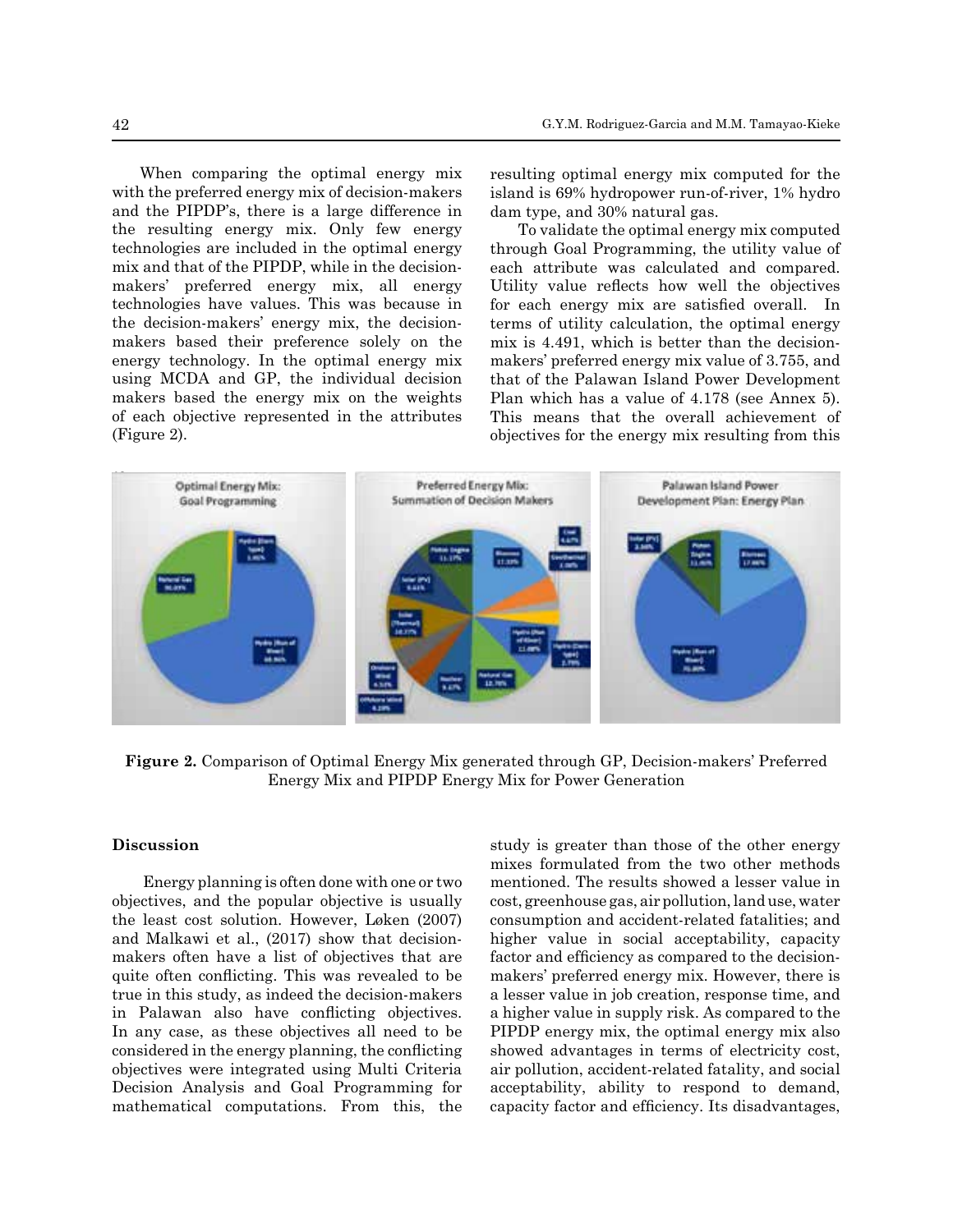again as compared to the PIPDP's energy mix, include increased greenhouse gas emission, land use, water use, low job creation and high supply risk.

These results show that different energy mix results in different calculations of the utility value of the attributes. It is in the decisionmaker's capacity to include a target or goal which is acceptable to the stakeholders. The stakeholders must have a very good knowledge of each attribute and to understand that there is always a compromise between the attributes. Since the GP maximizes or minimizes the attribute, it calculates the highest utility of the entire list of attributes. This means that the GP does not have any preference for one attribute over another but instead processes these as a whole. However, it will be limited by the energy resource availability.

This study has several limitations. First, equal weights were given to each of the decision makers. In real-world situations, decision makers often do not have equal capabilities to influence or implement decisions. Though decisions do not necessarily depend on one decision maker alone, certain decision makers may have more power to influence the outcome of decisions. Thus, different weights must be considered for different decision makers. Second, the study used numerical values (for each energy technology) based on US and European studies and other data available from literatures. It is advisable that data for the Philippine setting must be established and used to calculate the optimal energy mix accurately. Third, this study focused only on energy technology for electricity generation; it did not calculate the forecasted energy demand, potential energy resources and values of each attribute for the energy technologies, schedule, nameplate rating, and location of building an electricity generation. Finally, the study did not include the transmission and distribution plan for the energy grid; separate studies must be done to acquire accurate data for these.

### **Conclusion**

Traditional energy planning focused on delivering the demands at the lowest cost; but as sustainability becomes a global mission, energy planning must also include environmental, social, and economic considerations, as voiced out by the different decision makers. This study's proposed method for energy planning in Palawan using MCDA and GP factored the different and conflicting objectives of the various decision makers. Moreover, by using Goal Programming, the method came up with an optimal energy mix that is able to meet the set objectives in such a way that maximizes utility value, as compared to both the PIPDP's energy mix and the preferred energy mix by the decision makers.

## **Acknowledgment**

The authors acknowledge the financial support from the University of the Philippines Diliman's Engineering Research and Development for Technology Scholarship and the University of the Philippines Sustainable Energy Programs under the University of the Philippines, and the Center for Integrative and Development Studies. Gratitude is likewise expressed towards M.A. Pedrasa and R. Buendia for their insights and feedback on the study. Appreciations are also due to A. Palanca, M. Chan and J.J. Seranilla for their support during the interviews and meetings in Palawan.

### **References**

- Anda, R. (2012, June 13). Power shortage hits Puerto Princesa threatens city growth. *Inquirer.net.* [http://newsinfo.inquirer.](http://newsinfo.inquirer.net/212091/power-shortage-hits-puerto-princesa-threatens-city-growth) [net/212091/power-shortage-hits-puerto](http://newsinfo.inquirer.net/212091/power-shortage-hits-puerto-princesa-threatens-city-growth)[princesa-threatens-city-growth](http://newsinfo.inquirer.net/212091/power-shortage-hits-puerto-princesa-threatens-city-growth)
- Clemen, R.T. & Reilly, T. (2014). *Making Hard Decisions with DecisionTools®. 3rd Edition.*  South-Western, Cengage Learning.
- Cristobal, J.R.S. (2012). A goal programming model for the optimal mix and location of renewable energy plants in the north of Spain. *Renewable and Sustainable Energy Reviews*, *16*(7), 4461-4464. [https://doi.org/10.1016/j.](https://doi.org/10.1016/j.rser.2012.04.039) [rser.2012.04.039](https://doi.org/10.1016/j.rser.2012.04.039)
- Department of Energy Electric Power Industry Management Bureau. (2015). *Philippine Power Situation January-December 2015.*  [https://www.doe.gov.ph/sites/default/files/](https://www.doe.gov.ph/sites/default/files/pdf/electric_power/2015_power_situation_report.pdf)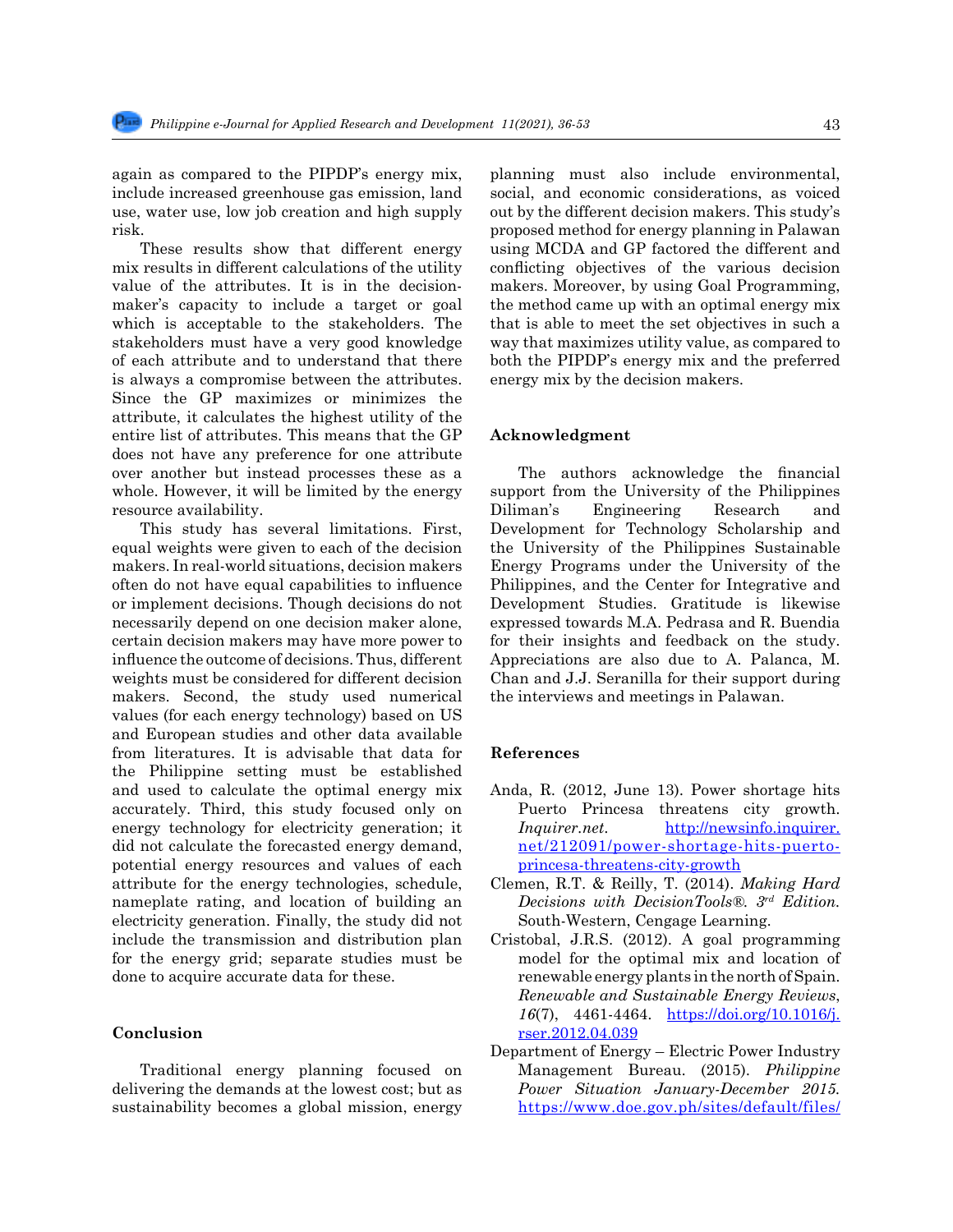[pdf/electric\\_power/2015\\_power\\_situation\\_](https://www.doe.gov.ph/sites/default/files/pdf/electric_power/2015_power_situation_report.pdf) [report.pdf](https://www.doe.gov.ph/sites/default/files/pdf/electric_power/2015_power_situation_report.pdf)

- Department of Energy. (2016). *2016-2020 Missionary Electrification Development Plan.* [https://www.doe.gov.ph/sites/default/files/](https://www.doe.gov.ph/sites/default/files/pdf/electric_power/medp_2016-2020.pdf) [pdf/electric\\_power/medp\\_2016-2020.pdf](https://www.doe.gov.ph/sites/default/files/pdf/electric_power/medp_2016-2020.pdf)
- Energy Planning of Department of Energy Philippines. (2012). *Philippine Energy Plan 2012-2030.* Taguig City. [https://www.doe.gov.](https://www.doe.gov.ph/pep/philippine-energy-plan-2012-2030) [ph/pep/philippine-energy-plan-2012-2030](https://www.doe.gov.ph/pep/philippine-energy-plan-2012-2030)
- European Environment Agency. (2008). *Air pollution from electricity-generating large combustion plants.* Luxembourg: Office for Official Publications of the European Communities, 2008. [https://www.eea.europa.](https://www.eea.europa.eu/publications/technical_report_2008_4) [eu/publications/technical\\_report\\_2008\\_4](https://www.eea.europa.eu/publications/technical_report_2008_4)
- Flury, K., & Frischknecht, R. (2012). Life Cycle Inventories of Hydroelectric Power Generation. *ESU-services Ltd*. [http://www.](http://www.esu-services.ch) [esu-services.ch](http://www.esu-services.ch)
- Gomelsky, R. & Figueroa, F. (2012). Fossil Fuel Power Plants: Prospects for Potential Available Technologies and Thermal Plants in Latin America. *Inter-American Development Bank.* Environmental Safeguards Unit. IV. Title. V. Series. IDB-TN-584 [https://](https://publications.iadb.org/publications/english/document/Fossil-Fuel-Power-Plants-Available-Technologies-and-Thermal-Plant-Prospective-Potential-in-Latin-America.pdf) [publications.iadb.org/publications/english/](https://publications.iadb.org/publications/english/document/Fossil-Fuel-Power-Plants-Available-Technologies-and-Thermal-Plant-Prospective-Potential-in-Latin-America.pdf) [document/Fossil-Fuel-Power-Plants-](https://publications.iadb.org/publications/english/document/Fossil-Fuel-Power-Plants-Available-Technologies-and-Thermal-Plant-Prospective-Potential-in-Latin-America.pdf)[Available-Technologies-and-Thermal-Plant-](https://publications.iadb.org/publications/english/document/Fossil-Fuel-Power-Plants-Available-Technologies-and-Thermal-Plant-Prospective-Potential-in-Latin-America.pdf)[Prospective-Potential-in-Latin-America.pdf](https://publications.iadb.org/publications/english/document/Fossil-Fuel-Power-Plants-Available-Technologies-and-Thermal-Plant-Prospective-Potential-in-Latin-America.pdf)
- Hiremath, Rahul B.; Shikha, S., & Ravindranath, N.H. (2007). Decentralized energy planning; modeling and application—a review. *Renewable and sustainable energy reviews, 11*(5), 729-752. [https://doi:10.1016/j.](https://doi:10.1016/j.rser.2005.07.005) [rser.2005.07.005](https://doi:10.1016/j.rser.2005.07.005)
- Hirschberg, S., Dones, R., Heck, T., Burgherr, P., Schenler, W., & Bauer, C. (2004). Sustainability Of Electricity Supply Technologies Under German Conditions: A Comparative Evaluation, 35–48 (PSI--04- 15). *Paul Scherrer Institut.* Switzerland. [https://inis.iaea.org/search/search.aspx?orig\\_](https://inis.iaea.org/search/search.aspx?orig_q=RN:36111076) [q=RN:36111076](https://inis.iaea.org/search/search.aspx?orig_q=RN:36111076)
- International Energy Agency (IEA), & Nuclear Energy Agency (NEA). (2015). *Projected Costs of Generating Electricity – 2015 Edition.* [https://www.oecd-nea.org/jcms/pl\\_14756/](https://www.oecd-nea.org/jcms/pl_14756/projected-costs-of-generating-electricity-2015-edition) [projected-costs-of-generating-electricity-](https://www.oecd-nea.org/jcms/pl_14756/projected-costs-of-generating-electricity-2015-edition)[2015-edition](https://www.oecd-nea.org/jcms/pl_14756/projected-costs-of-generating-electricity-2015-edition)
- IPCC, 2011. *IPCC Special Report on Renewable*

*Energy Sources and Climate Change Mitigation.*, n.d. In: Edenhofer, O., Pichs-Madruga, R., Sokona, Y., Seyboth, K., Matschoss, P., Kadner, S., Zwickel, T., Eickemeier, P., Hansen, G., Schlömer, S., von Stechow, C. (Eds.), Prepared by Working Group III of the Intergovernmental Panel on Climate Change. Cambridge University Press, United Kingdom and NewYork, NY, USA, p.1075.

- Jayaraman, R., Colapinto, C., La, D., & Malik, T. (2015). Multi-criteria model for sustainable development using goal programming applied to the United Arab Emirates, *Energy Policy, 87*, 47-454. [http://dx.doi.org/10.1016/j.](http://dx.doi.org/10.1016/j.enpol.2015.09.027) [enpol.2015.09.027](http://dx.doi.org/10.1016/j.enpol.2015.09.027)
- Japan International Cooperation Agency, Department of Energy, & Provincial Government of Palawan. (2004). The Master Plan Study of Power Development in Palawan Province, Final Report. *Chubu Electric Power Co., Inc., Nomura Research Institute, Ltd.* [https://openjicareport.jica.](https://openjicareport.jica.go.jp/pdf/11767035.pdf) [go.jp/pdf/11767035.pdf](https://openjicareport.jica.go.jp/pdf/11767035.pdf)
- Joint Energy Development Advisory Group (JEDAG). (2014). *Palawan Island Power Development Plan 2014-2035.* Puerto Princesa, Province of Palawan.
- Jones, D.F., Tamiz, M. (2010). *Practical Goal Programming.* International Series in Operations Research & Management Science. Springer.
- Keeney, R.L. (1996). Value-focused thinking: Identifying decision opportunities and creating alternatives. *European Journal of Operations Research*, *92*, 537-549.
- Klein, S.J.W., & Whalley, S. (2015). Comparing the sustainability of U.S. electricity options through multi-criteria decision analysis. *Energy Policy, 79*, 127–149. [https://doi.](https://doi.org/10.1016/j.enpol.2015.01.007) [org/10.1016/j.enpol.2015.01.007](https://doi.org/10.1016/j.enpol.2015.01.007)
- Le Coq, C., & Paltseva, E. (2009). Measuring the security of external energy supply in the European Union. *Energy Policy, 37*(11), 4474-4481. [https://doi.org/10.1016/j.](https://doi.org/10.1016/j.enpol.2009.05.069) [enpol.2009.05.069](https://doi.org/10.1016/j.enpol.2009.05.069)
- Løken, E. (2007). Use of multicriteria decision analysis methods for energy planning problems. *Renewable and Sustainable Energy Reviews*, *11*, 1584-1595. [https://doi.](https://doi.org/10.1016/j.rser.2005.11.005) [org/10.1016/j.rser.2005.11.005](https://doi.org/10.1016/j.rser.2005.11.005)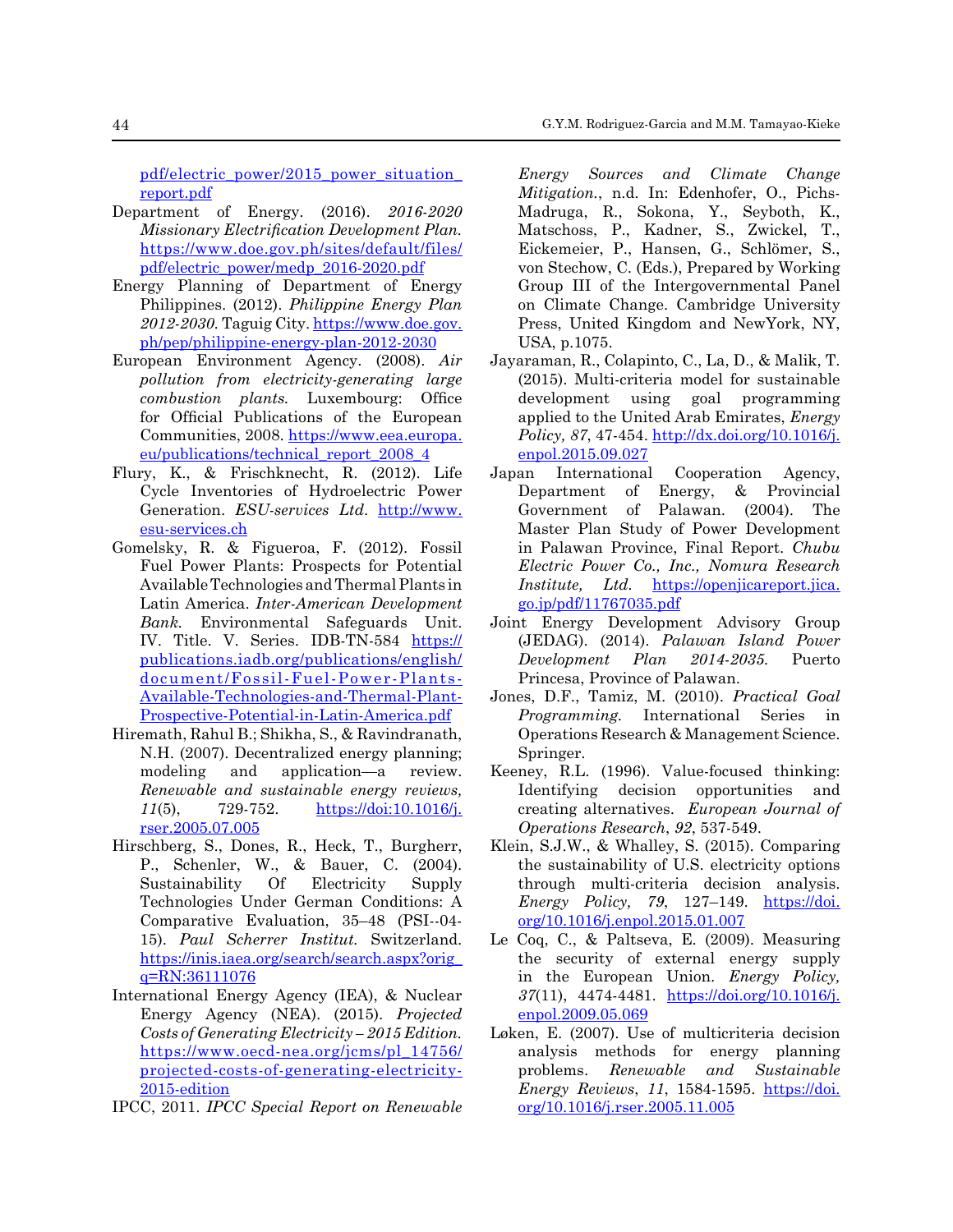- Malkawi, S., Al-Nimr, M., & Azizi, D. (2017). A multi-criteria optimization analysis for Jordan's energy mix. *Energy*, *127*, 680-696. <https://doi.org/10.1016/j.energy.2017.04.015>
- Masanet, E., Chang, Y., Gopal, A.R., Larsen, P., Morrow III, W.R., Sathre, R., Shehabi, A. & Zhai, P. (2013). Life-Cycle Assessment of Electric Power Systems. *Annual Review of Environment and Resources*, *38*(1), 107-136. [https://doi.org/10.1146/annurev](https://doi.org/10.1146/annurev-environ-010710-100408)[environ-010710-100408](https://doi.org/10.1146/annurev-environ-010710-100408)
- Matias, D.M. (2011). Low-carbon Development in Southeast Asia Energy Opportunities in Puerto Princesa, Palawan (Philippines) and Denpasar, Bali (Indonesia), Germanwatch e.V, [www.germanwatch.org/klima/lcd](http://www.germanwatch.org/klima/lcd-sea11e.htm)[sea11e.htm](http://www.germanwatch.org/klima/lcd-sea11e.htm)
- Maxim, A. (2014). Sustainability assessment of electricity generation technologies using weighted multi-criteria decision analysis. *Energy Policy*, *65*, 284-297. [https://doi.](https://doi.org/10.1016/j.enpol.2013.09.059) [org/10.1016/j.enpol.2013.09.059](https://doi.org/10.1016/j.enpol.2013.09.059)
- Pohekar, S.D., & Ramachandran, M. (2004). Application of multi-criteria decision making to sustainable energy planning - A review. *Renewable and Sustainable Energy Reviews, 8*(4), 365-381. [https://doi.org/10.1016/j.](https://doi.org/10.1016/j.rser.2003.12.007) [rser.2003.12.007](https://doi.org/10.1016/j.rser.2003.12.007)
- Raj Thangavelu, S., Khambadkone, A.M., & Karimi, I.A. (2015). Long-term optimal energy mix planning towards high energy security and low GHG emission. *Applied Energy, 154*, 959-969. [https://doi.org/10.1016/j.](https://doi.org/10.1016/j.apenergy.2015.05.087) [apenergy.2015.05.087](https://doi.org/10.1016/j.apenergy.2015.05.087)
- Ranada, P. (2013, December 12). Court blocks Palawan DMCI coal plant. *Rappler* [https://](https://www.rappler.com/nation/45792-court-blocks-palawan-dmci-coal-plant) [www.rappler.com/nation/45792-court](https://www.rappler.com/nation/45792-court-blocks-palawan-dmci-coal-plant)[blocks-palawan-dmci-coal-plant](https://www.rappler.com/nation/45792-court-blocks-palawan-dmci-coal-plant)
- Seranilla, J. (2017). *GIS and Multi-Criteria Decision Analysis in Resource Assessment and Site Selection of Mini-Hydropower: The Case of Palawan* [Unpublished M. MS. Energy Eng'g thesis]. University of the Philippines Diliman
- Sims, R.E.H., Schock, R.N., Adegbululgbe, A., Fenhann, J., Konstantinaviciute, I., Moomaw, W., Nimir, H.B., Schlamadinger, B., Torres-Martínez, J., Turner, C., Uchiyama, Y., Vuori, S.J.V., Wamukonya, N., & Zhang, X. (2007). Energy supply. *In Climate Change 2007: Mitigation.* B. Metz, O.R. Davidson, P.R.

Bosch, R. Dave, L.A. Meyer (eds), Cambridge University Press. [https://www.ipcc.ch/site/](https://www.ipcc.ch/site/assets/uploads/2018/02/ar4-wg3-chapter4-1.pdf) [assets/uploads/2018/02/ar4-wg3-chapter4-1.](https://www.ipcc.ch/site/assets/uploads/2018/02/ar4-wg3-chapter4-1.pdf) [pdf](https://www.ipcc.ch/site/assets/uploads/2018/02/ar4-wg3-chapter4-1.pdf)

- The Manila Times. (2015, June 29). Palawan officials set to declare power crisis. *The Manila Times.* [http://www.manilatimes.](http://www.manilatimes.net/palawan-officials-set-to-declare-power-crisis/196168/) [net/palawan-officials-set-to-declare-power](http://www.manilatimes.net/palawan-officials-set-to-declare-power-crisis/196168/)[crisis/196168/](http://www.manilatimes.net/palawan-officials-set-to-declare-power-crisis/196168/)
- Wang, J.J., Jing, Y.Y., Zhang, C.F., & Zhao, J.H. (2009). Review on multi-criteria decision analysis aid in sustainable energy decisionmaking. *Renewable and Sustainable Energy Reviews, 13*(9), 2263-2278. [https://doi.](https://doi.org/10.1016/j.rser.2009.06.021) [org/10.1016/j.rser.2009.06.021](https://doi.org/10.1016/j.rser.2009.06.021)
- Wei, M., Patadia, S., & Kammen, D.M. (2010). Putting renewables and energy efficiency to work: how many jobs can the clean energy industry generate in the US? *Energy Policy, 38*(2), 919-931. [https://doi.org/10.1016/j.](https://doi.org/10.1016/j.enpol.2009.10.044) [enpol.2009.10.044](https://doi.org/10.1016/j.enpol.2009.10.044)
- Weijermars, R., Taylor, P., Bahn, O., Ranjan Das, S., & Wei, Y. (2012). Review of models and actors in energy mix optimization – can leader visions and decisions align with optimum model strategies for our future energy systems? *Energy Strategy Reviews*, *1*(1), 5-18. [https://doi.org/10.1016/j.](https://doi.org/10.1016/j.esr.2011.10.001) [esr.2011.10.001](https://doi.org/10.1016/j.esr.2011.10.001)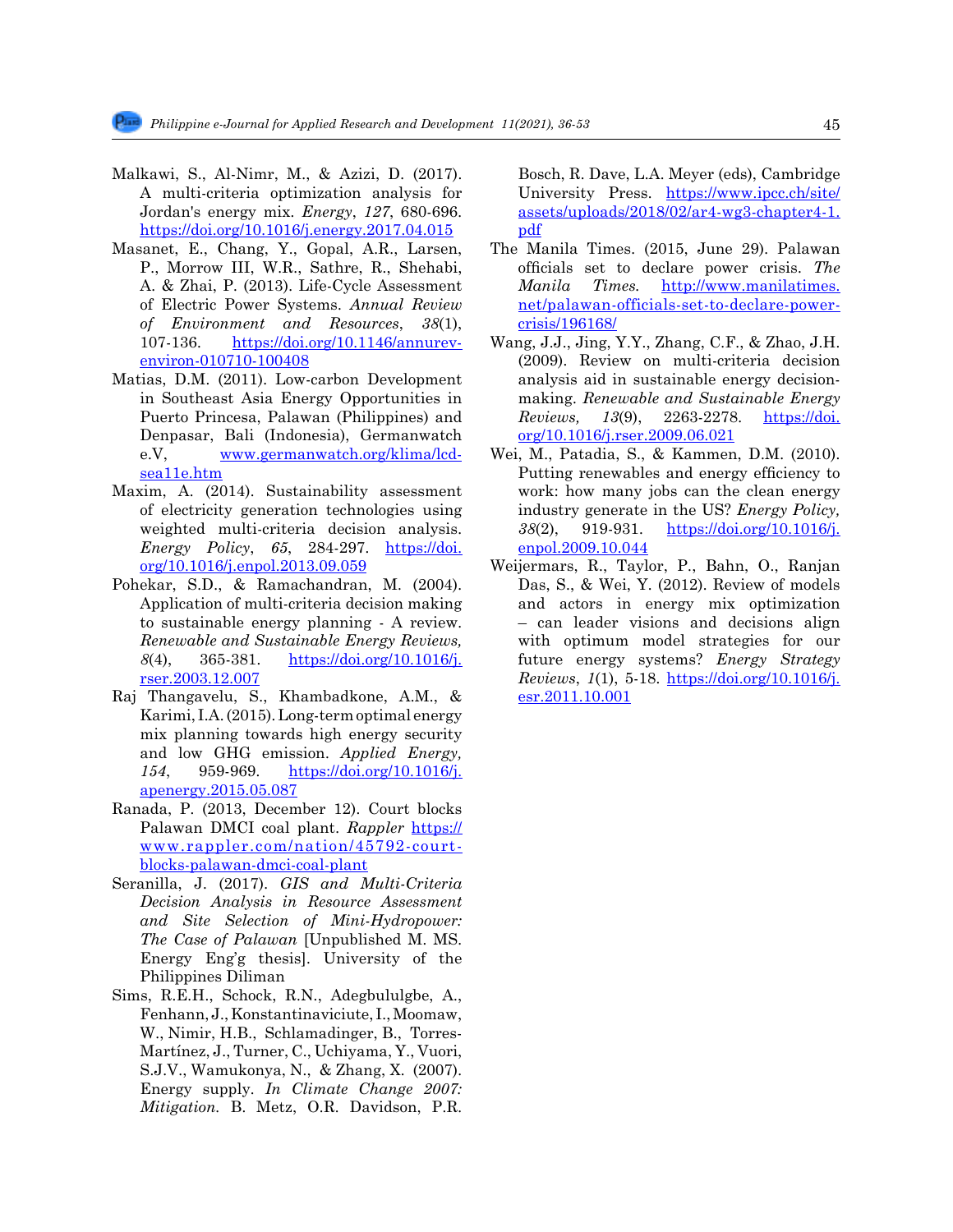Annex I. Goal programming method

The general form of goal programming is:

| Minimize<br>Such that<br>And<br>Where: | $\sum_i (d_i^+ + d_i^-)$<br>$\sum_{i=1}^{n} (a_{ij}x_i) d_i^+$ +<br>$x_i + d_i^+, d_i^- \geq 0$ |                                                                                                                                                                  |
|----------------------------------------|-------------------------------------------------------------------------------------------------|------------------------------------------------------------------------------------------------------------------------------------------------------------------|
|                                        | $d_i^-$<br>$d_i^+$<br>$x_j$ (j=1,2,,n)<br>b <sub>i</sub> (i=1,2,,m)<br>$a_{ij}$                 | amount by which goal i is underachieved<br>amount by which goal i is overachieved<br>variables in goal equation<br>targets or goals<br>coefficients of variables |

476 *Decision Variables:* 475476*Decision Variables:* 476 *Decision Variables:* 476 *Decision Variables:* 476 *Decision Variables: Decision Variables:* Let

 $\frac{1}{x}$  $A_i$  = Total amount of energy (in MWh) produced by energy technology where is from 1 to 12, and corresponds to a technology  $\frac{4}{3}$  Total amount of energy  $\left(\text{in } M, \mu\right)$  produced by energy technology where is from 1 to 12, and  $\frac{1}{2}$  $A_i$  = Total amount of energy (in MWh) produced by energy technology where is from 1 to 12, and<br>corresponds to a technology  $\text{Let }$ <br> $\text{H} = \text{7}$  $x_i$  = Total amount of energy (in MWh) produced by energy technology where is from 1 to 12, and each corresponds to a technology

 $N_i$  = Minimum amount of electricity (in MW) produced by energy technology where is from 1 to 12, and each corresponds to a technology

 $M_i$  = Maximum amount of electricity (in MW) produced by energy technology where is from 1 to 12, and each corresponds to a technology

## *Objective Functions:*

*Objective Functions:*<br>g<sub>1</sub> = Minimize total levelized cost of electricity (in \$)

 $d_1^{\dagger}$  = Positive deviation (in \$) from the targeted total levelized cost of electricity

 $d_1$  = Negative deviation (in \$) from the targeted total levelized cost of electricity

 $g_2$  = Minimize total life cycle greenhouse gas emissions (in g)

 $d_2^+$  = Positive deviation (in g) from the targeted total life cycle greenhouse gas emissions

 $\frac{1}{2}$  $d_2$  = Negative deviation (in g) from the targeted total life cycle greenhouse gas emissions

 $g_3 =$  Minimize total air pollution (in mg)  $g_3$  = Minimize total air polition (in mg)<br> $d_1$  + – Desitive deviation (in mg) from the targeted total sin pollution

 $g_3$  = Minimize total air pollution (in mg)<br> $g_3$  + – Positive deviation (in mg) from the terreted total air pollution  $a_3$  = rostlive deviation (in mg) from the  $d_3^*$  = Positive deviation (in mg) from the targeted total air pollution

 $d_3 = 1$  usitive deviation (in mg) from the<br>  $d_3 =$  Negative deviation (in mg) from the<br>  $g =$  Minimize direct operational land us  $a_3$  = Negative deviation (in mg) from the targeted total air pollution<br> $a_3$  = Minimize direct energtional lead use (in m?)  $d_3 = 1$  bestave deviation (in mg) from the targeted total air pollution  $d_3 =$  Negative deviation (in mg) from the targeted total air pollution

 $a_3$  – Negative deviation (in mg) from the targeted total and pollution<br> $g_4$  = Minimize direct operational land use (in m2)

 $g_4$  – Minimize unect operational rand use (in m2)<br> $d_4$ <sup>+</sup> = Positive deviation (in mg) from the targeted direct operational land use

 $d_4$  Testative deviation (in mg) from the targeted direct operational land use

 $g_5$  = Minimize on site direct operational water consumption (in L)<br>d<sub>x</sub><sup>+</sup> = Positive deviation (in \$) from the targeted on-site direct operational wa

 $d_s^+$  = Positive deviation (in \$) from the targeted on-site direct operational water consumption

 $d_{5}^{\prime}$  = Negative deviation (in \$) from the targeted on-site direct operational water consumption

 $g_6^{\circ}$  = Maximize number of employees per unit of electricity produced (in job years)

 $\overline{d}_{6}^{\prime}$  = Positive deviation (in %) from the targeted employees per unit of electricity produced

 $d_{\rm g}$  = Negative deviation (in %) from the targeted employees per unit of electricity produced

 $g_7$  = Minimize accident-related fatality (in rates)

 $d_7^+$  = Positive deviation (in %) from the targeted accident-related fatality

 $d_7$  = Negative deviation (in %) from the targeted accident-related fatality

 $g_8$  = Maximize social acceptability level<br> $d^+$  = Docitive deviation (in %) from the targeted accident-relation level  $g_s =$  Maximize social acceptability level<br> $f_s = \frac{1}{2}$  from the targeted accident-relative late  $g_s$  = Maximize social acceptability level<br> $d_t + D_{\text{coitting}}$  deviation (in %) from the targeted accident contributive level  $g_s =$  Maximize social acceptability level<br> $\frac{1}{1 + \epsilon}$  in  $\frac{1}{1 + \epsilon}$  from the targeted factor factor factor factor factor factor factor factor factor factor factor factor factor factor factor factor factor factor factor

 $a_s$  – Fositive deviation (in %) from the targeted social acceptability leve  $d_{\alpha}^{\dagger}$  = Positive deviation (in %) from the targeted social acceptability level  $d_s^*$  = Positive deviation (in %) from the targeted social acceptability level

 $d_8$  = Negative deviation (in %) from the targeted social acceptability level  $d_8$  = Negative deviation (in %) from the targeted social acceptability level

 $a_s$  – Negative deviation (in %) from the target<br> $g_s$  = Maximize ability to respond to demand

 $d_9^+$  = Positive deviation (in %) from the targeted ability to respond to demand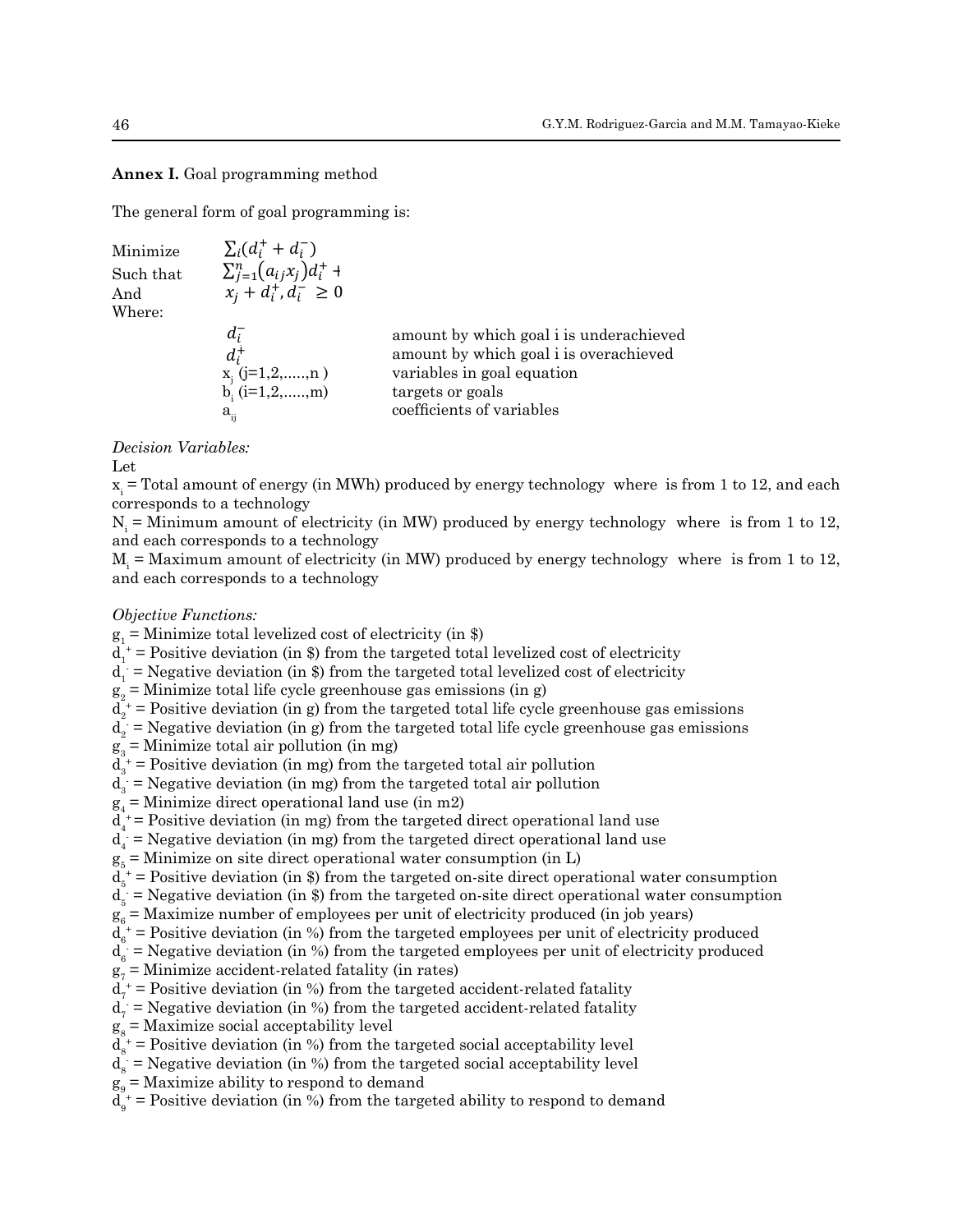$d_g$  = Negative deviation (in %) from the targeted ability to respond to demand

 $g_{10}$  = Maximize capacity factor (in %)

 $d_{10}^+$  = Positive deviation (in g) from the targeted capacity factor

 $d_{10}$  = Negative deviation (in g) from the targeted capacity factor<br> $d_{10}$  = Meximine officiency (in  $\frac{1}{2}$ )

 $g_{11}$  = Maximize efficiency (in %)

 $d_{11}^{\dagger}$  = Positive deviation (in mg) from the targeted efficiency

 $d_{11}$  = Negative deviation (in mg) from the targeted efficiency

 $g_{12}^{\prime\prime}$  = Minimize external supply risk

 $d_{12}^{\dagger}$  = Positive deviation (in mg) from the targeted external supply risk

 $d_{12}$  = Negative deviation (in mg) from the targeted external supply risk

#### *Constraints:*  $\sigma$  is to 12, and each corresponds to a technology  $\sigma$

constraints.<br>  $a_{1j}$  = Levelized cost of electricity (in \$/MWh) produced by energy technology where  $i$ s from 1 to 12, and  $a_{1j}$  Ecvends to a technology

cach corresponds to a coentrology<br> $a_{2j}$  = Life cycle greenhouse gas emissions (in g/MWh) produced by energy technology where is from 1  $\overline{5}$  12, and each corresponds to a technology

 $a_{3j}$  = Air pollution (in mg/MWh) produced by energy technology where is from 1 to 12, and each  $\frac{1}{3}$  corresponds to a technology  $\frac{1}{3}$ 

 $a_{4j}$  = Direct operational land use (in m<sup>2</sup>/MWh) of energy technology where is from 1 to 12, and each corresponds to a technology corresponds to a technology

corresponds to a technology<br>  $a_{5j}$  = Direct operational water consumption (in L/MWh) of energy technology where is from 1 to 12,  $\alpha_{ij}$  = Accident-relation at the corresponds to a technology  $\alpha_{ij}$  and each corresponds to a technology

 $a_{6j}$  = Number of employees (in job years/MWh) required for energy technology where is from 1 to 12, and each corresponds to a technology  $\frac{1}{2}$  and each corresponds to a technology technology technology technology technology technology technology technology technology technology technology technology technology techno

 $a_{\tau i}$  = Accident-related fatalities (in rates/MWh) that occur for energy technology where is from 1 to 12, and each corresponds to a technology

and each corresponds to a technology<br>a<sub>sj</sub>= Social acceptability level of energy technology where is from 1 to 12, and each corresponds to a technology  $a_{sj}$  = Social acceptability level

determinople is the technology of energy technology where is from 1 to 12, and each  $a_{9j}$  = Ability to respond to demand (in %) of energy technology where is from 1 to 12, and each  $\frac{a_{9j}}{s}$  is the separate to a

 $a_{10j}$  = Capacity factor (in %) of energy technology where is from 1 to 12, and each corresponds to a technology 545 technology

 $a_{11j}$  = Efficiency (in %) of energy technology where is from 1 to 12, and each corresponds to a technology  $a_{12}$  = External supply risk (in %) of energy technology where is from 1 to 12, and each corresponds to a technology

g = Forecasted energy demand 548 g = Forecasted energy demand

# *Objective Functions:* 550 *Objective Functions:*

Min z =  $W_1(d_1^+ + d_1^-) + W_2(d_2^+ + d_2^-) + W_3(d_3^+ + d_3^-) + W_4(d_4^+ + d_4^-) + W_5(d_5^+ + d_5^-) +$  $W_6(d_6^+ + d_6^-) + W_7(d_7^+ + d_7^-) + W_8(d_8^+ + d_8^-) + W_9(d_9^+ + d_9^-) + W_{10}(d_{10}^+ + d_{10}^-)$  $+W_{11}$   $(d_{11}^+ + d_{11}^-)$  +  $W_{12}(d_{12}^+ + d_{12}^-)$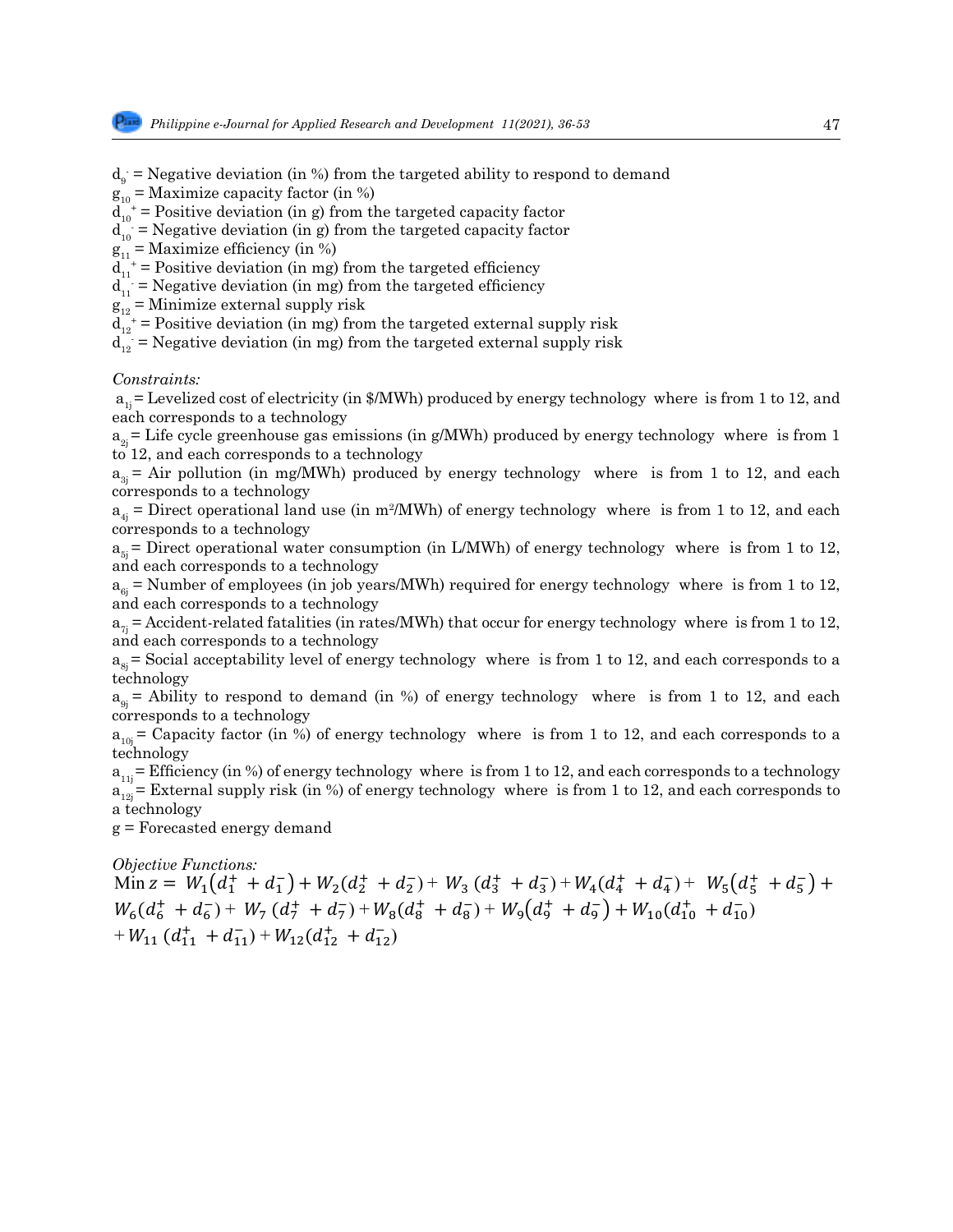Subject to:

$$
\left(\sum_{j=1}^{12} a_{1j}x_j\right) + d_1^+ + d_1^- = g_1
$$
\n
$$
\left(\sum_{j=1}^{12} a_{2j}x_j\right) + d_2^+ + d_2^- = g_2
$$
\n
$$
\left(\sum_{j=1}^{12} a_{3j}x_j\right) + d_3^+ + d_3^- = g_3
$$
\n
$$
\left(\sum_{i=1}^{12} a_{4j}x_i\right) + d_4^+ + d_4^- = g_4
$$
\n
$$
\left(\sum_{i=1}^{12} a_{5j}x_j\right) + d_5^+ + d_5^- = g_5
$$
\n
$$
\left(\sum_{i=1}^{12} a_{6j}x_i\right) + d_6^+ + d_6^- = G_6
$$
\n
$$
\left(\sum_{j=1}^{12} a_{7j}x_j\right) + d_7^+ + d_7^- = G_7
$$
\n
$$
\left(\sum_{j=1}^{12} a_{9j}x_j\right) + d_9^+ + d_9^- = g_8
$$
\n
$$
\left(\sum_{j=1}^{12} a_{9j}x_j\right) + d_9^+ + d_{10}^- = g_{10}
$$
\n
$$
\left(\sum_{i=1}^{12} a_{10j}x_i\right) + d_{11}^+ + d_{11}^- = g_{11}
$$
\n
$$
\left(\sum_{i=1}^{12} a_{11j}x_j\right) + d_{12}^+ + d_{12}^- = g_{12}
$$

*Constraints:* 567 *Constraints:*

$$
\left(\sum_{j=1}^{12} x_j\right) = g
$$
  
 $x_i \ge N_i, x_i \le M_i; \forall i = 1, 2, ..., 12$   
 $x_i \le x_i \forall i = 1, 2, ..., 12$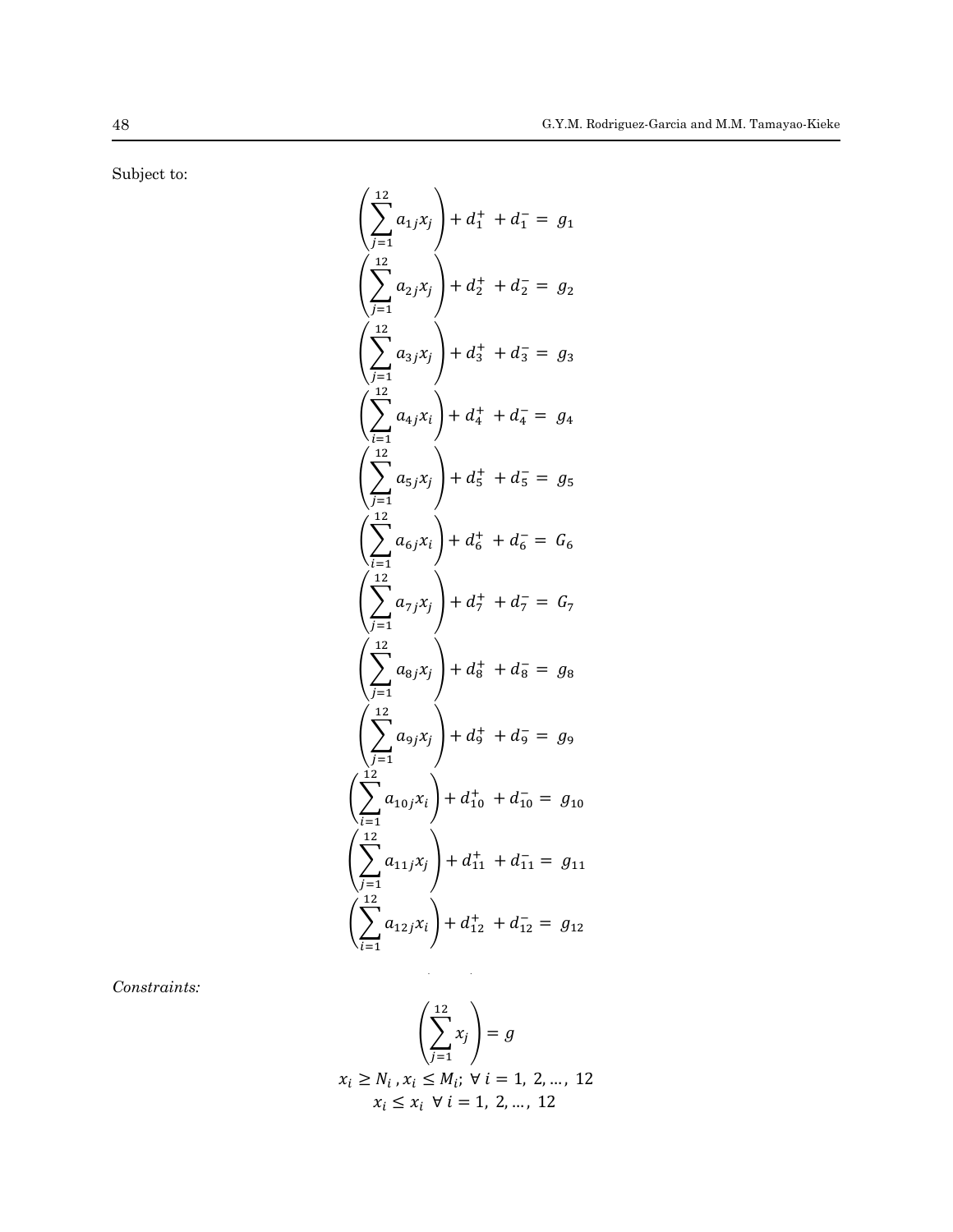| <b>Stakeholders</b>                                          | <b>Key decision</b><br>makers        | Functions in relation with energy planning                                                                                             |
|--------------------------------------------------------------|--------------------------------------|----------------------------------------------------------------------------------------------------------------------------------------|
| Provincial LGU                                               | Office of the<br>Provincial Governor | Prioritizes and plans projects within the province<br>(including energy)                                                               |
| PIPDP - JEDAG                                                | <b>Energy Advisor</b>                | Gives advice on energy plan and forms a Technical<br>Working Group (TWG) under the PIPDP                                               |
| City LGU                                                     | Office of the City<br>Mayor          | Approves the business permits for power sector in<br>the city;<br>Prioritizes and plans projects within the city<br>(including energy) |
| Environmentalists                                            | <b>Executive Director</b>            | An NGO concerned with the environmental policies<br>mandated by law (applies for energy)                                               |
| Academe                                                      | Dean                                 | Conducts independent research on energy                                                                                                |
| Research                                                     | Director                             | Conducts independent research on energy;<br>Regulatory body for environment/<br>welfare of Palawan                                     |
| <b>Power Generation</b>                                      | Division Manager                     | Oversees the operation and maintenance of<br>electricity generation                                                                    |
| <b>Power Distribution</b>                                    | General Manager                      | Oversees the operation and maintenance of the<br>electricity distribution                                                              |
| Energy Planning for<br>Palawan                               | Deputy<br>Administrator,<br>Director | Oversees the energy plan for the region of Palawan                                                                                     |
| Private Industrial<br>Company (with own<br>power generation) | Engineer                             | Independent power consumer and producer                                                                                                |

|  |  |  |  | Annex 2. Stakeholders, and key decision makers and their roles in energy planning in Palawan |
|--|--|--|--|----------------------------------------------------------------------------------------------|
|--|--|--|--|----------------------------------------------------------------------------------------------|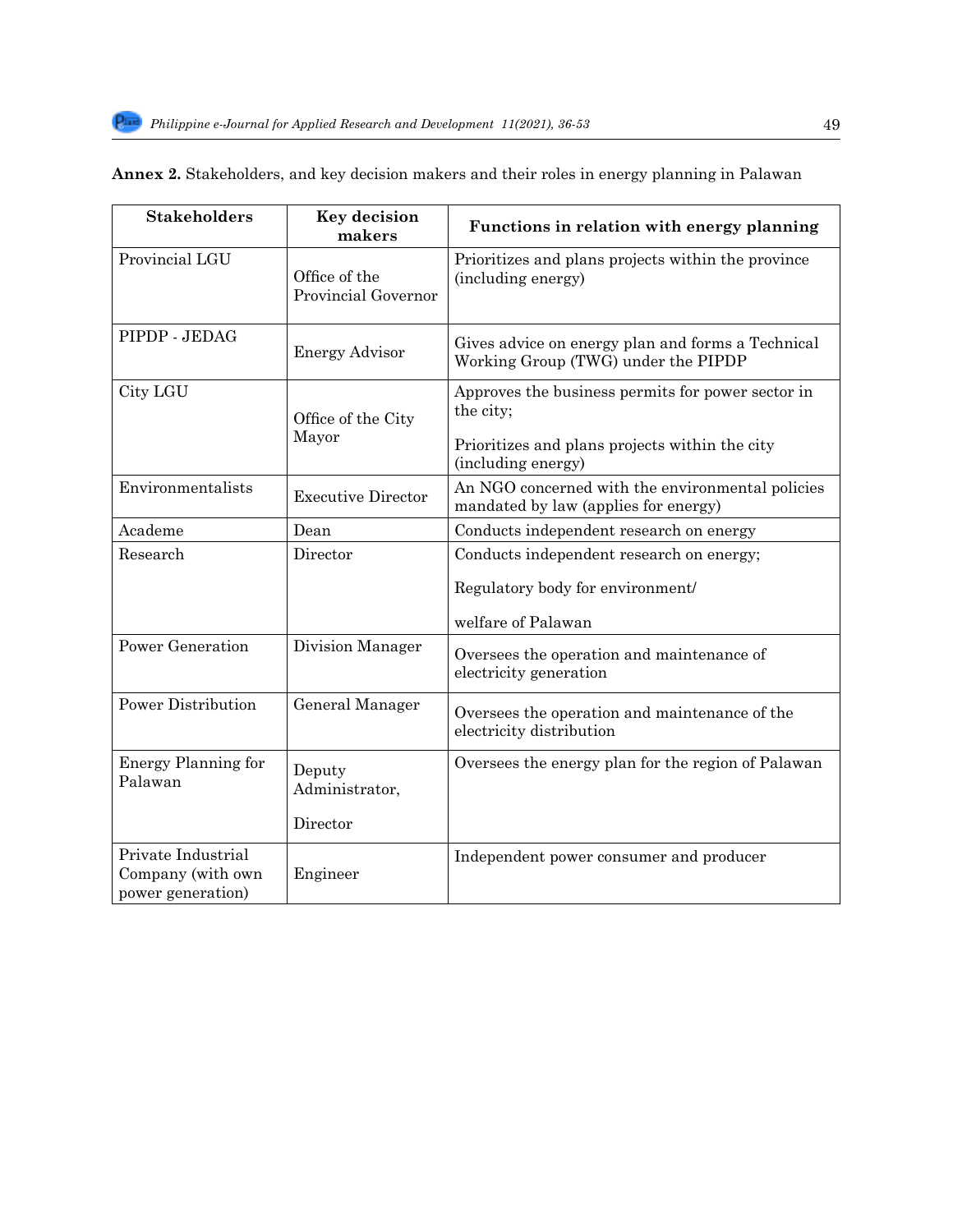| <b>Aspects</b> | Attribute/s                          | Sources of secondary data used for calculations                                                                                                                                                                                                                                                                                                                                                                                                                                                                                                                                                                                                                                                      |
|----------------|--------------------------------------|------------------------------------------------------------------------------------------------------------------------------------------------------------------------------------------------------------------------------------------------------------------------------------------------------------------------------------------------------------------------------------------------------------------------------------------------------------------------------------------------------------------------------------------------------------------------------------------------------------------------------------------------------------------------------------------------------|
| Economic       | Cost of<br>Electricity               | Levelized cost of electricity from (IEA & NEA, 2015)                                                                                                                                                                                                                                                                                                                                                                                                                                                                                                                                                                                                                                                 |
| Environmental  | Greenhouse<br>Gas (GHG)<br>Emissions | All the life cycle greenhouse gas emission data came from (Klein<br>& Whalley, 2015) except for the piston engine which came from<br>(Gomelsky & Figueroa, 2012). Klein & Whalley used the data<br>from NREL LCA Harmonization Project, except for binary<br>geothermal and CSP technology.                                                                                                                                                                                                                                                                                                                                                                                                          |
|                | Air Pollution                        | The air pollution emission data came from Klein & Whalley<br>(2015) and EEA (2008). Klein & Whalley used (Masanet et<br>al., 2013) for the non-harmonized air pollution values across<br>technologies that are based on IPCC 2011 Intergovernmental<br>Panel on Climate Change. The total air pollution data for piston<br>engine came from (Sims et al., 2007).                                                                                                                                                                                                                                                                                                                                     |
|                | Land Use                             | Land use data came from (Klein & Whalley, 2015). The direct<br>land uses occupied by the power plant done by Klein & Whalley<br>are estimates from different sources. Klein & Whalley used the<br>formula for direct land use as equal to land area in meter square<br>divided by the product of net rated capacity and the operating<br>hours and the capacity factor of the plant. The run-of-river land<br>use estimate came from (Flury & Frischknecht, 2012). For the<br>land use of piston engines, the estimate was calculated using<br>the formula:                                                                                                                                          |
|                |                                      | Land Area<br>Land Use $=$ $-$                                                                                                                                                                                                                                                                                                                                                                                                                                                                                                                                                                                                                                                                        |
|                |                                      | (Installed capacity x 365 days x $24 \frac{hours}{day}$ )                                                                                                                                                                                                                                                                                                                                                                                                                                                                                                                                                                                                                                            |
|                |                                      | x Capacity factor)                                                                                                                                                                                                                                                                                                                                                                                                                                                                                                                                                                                                                                                                                   |
|                | Water<br>Consumption                 | The direct water consumption data came from (Klein & Whalley,<br>2015). For the hydropower dam type, the calculation was based<br>on the operational water with a reservoir or dam while the run-<br>of-river water consumption is based on the evaporation of the<br>water in a run-of-river with a reservoir. This data was used for<br>the comparison of water consumption only. The data used from<br>Klein & Whalley was the median data from different plants in<br>the US. The run-of-river water use estimate came from Flury<br>& Frischknecht (2012). The diesel engine water use came from<br>Gomelsky & Figueroa (2012), and used radiator cooling, closed<br>system for light fuel oil. |

**Annex 3.** Identified aspects, attributes, and sources of secondary data used for calculations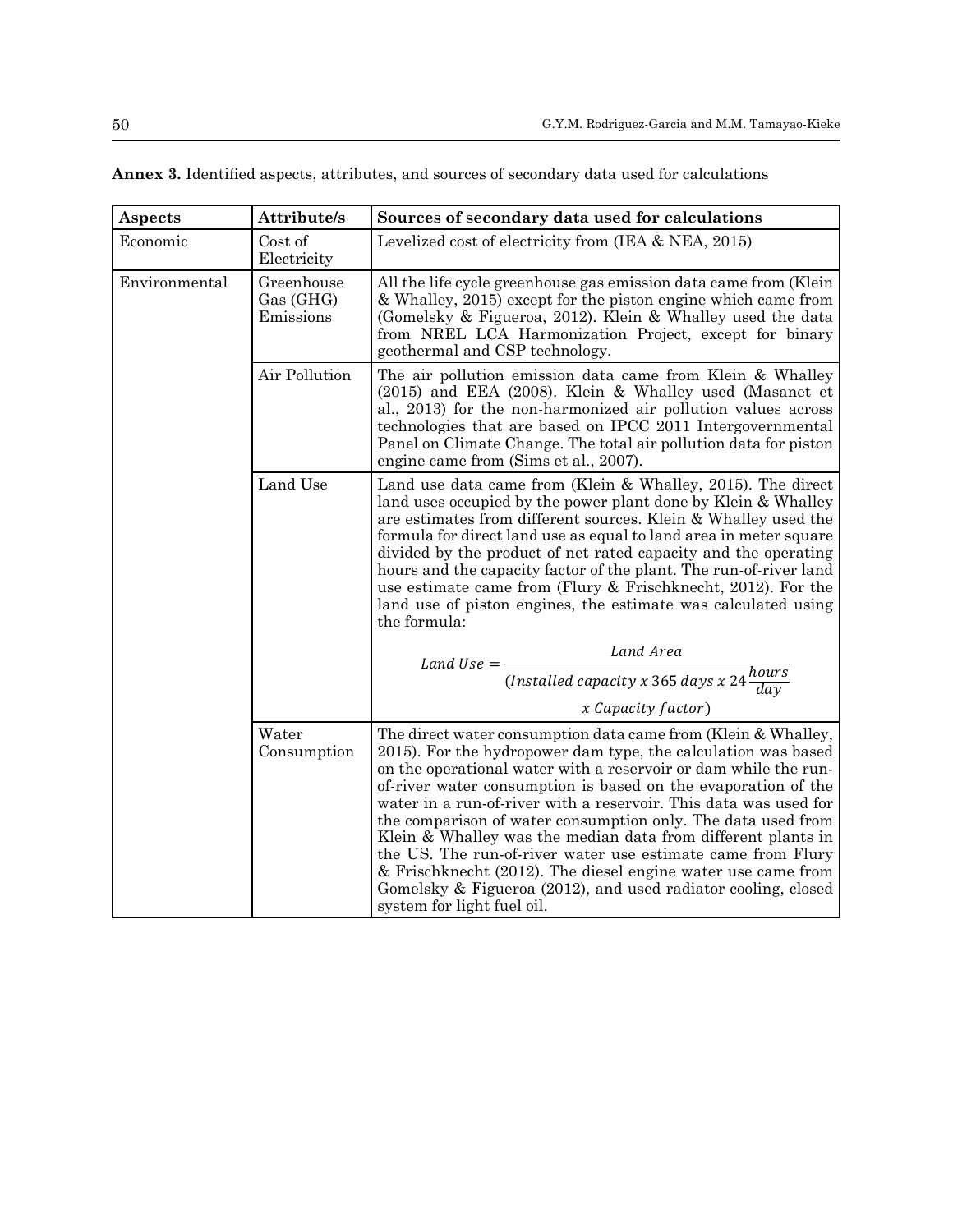| Social        | Job Creation            | The job creation data came from (Maxim, 2014). The computation<br>only included direct hire which was the number of people hired<br>during the implementation and operation of the plant over the<br>unit life cycle of the technology and did not include indirect<br>and induced hires. Maxim (2014) used the data from Wei et al.<br>$(2010)$ for the technologies except for large hydro, which came<br>from Navigant Consulting for the US National Hydropower<br>Association.                                                                                                |
|---------------|-------------------------|------------------------------------------------------------------------------------------------------------------------------------------------------------------------------------------------------------------------------------------------------------------------------------------------------------------------------------------------------------------------------------------------------------------------------------------------------------------------------------------------------------------------------------------------------------------------------------|
|               | <b>Fatality Rates</b>   | Fatality rates are deaths from accidents in the life cycle of an<br>energy technology from manufacturing to decommissioning and<br>the extraction of fuel. Klein & Whalley (2015) calculated the<br>fatality rates data for the technologies which was sourced from<br>(IPCC, 2011). The data for fatality rates for run-of-river and<br>diesel engine were from Hirschberg et al. (2004).                                                                                                                                                                                         |
|               | Social<br>Acceptability | Seranilla (2017) has conducted a survey in Puerto Princesa<br>regarding the acceptance of energy technologies in Palawan.<br>Maxim (2014) has the data for social acceptability of each energy<br>technology. The data came from different surveys of the public<br>regarding the favorability of an energy technology. The social<br>acceptability parameters are high, medium, and low, which<br>were translated in 1, 0.5 and 0, for the numerical equivalent. It<br>can be noted that, the two studies are different in Natural Gas<br>and Piston Engine.                      |
| Technological | Respond Time            | The data for the ability of each energy technology to respond<br>to the given demand came from Maxim (2014). There are three<br>parameters used: the "yes, rapid" which means that the energy<br>technology can supply the demand immediately; the "yes, slow"<br>which means that the technology can supply the demand but<br>needed a certain time; and the "no" which means the technology<br>cannot supply electricity on demand. This translates to<br>numerical value as 1, 0.5 and 0.                                                                                       |
|               | Capacity<br>Factor      | The data for capacity factors of energy technologies also came<br>from Maxim (2014). Capacity factor is the ratio of actual<br>energy produced during a period over the maximum theoretical<br>technical nameplate capacity at full load during the entire<br>period. Maxim (2014) gathered this data from IEA 2011a, IEA,<br><b>NEA, OECD 2010.</b><br>The capacity factor data (Department of Energy – Electric Power<br>Industry Management Bureau, 2015) was computed using the:<br>Capacity factor<br><b>Gross Generation</b><br>Installed capacity x 365 days x 24 hours/day |
|               | Efficiency              | Efficiency data values came from Raj Thangavelu (2015).<br>Efficiency is defined as how well the energy input usually in the<br>form of fuel and other energy technologies, can be transformed<br>into the electricity output of the energy technology.                                                                                                                                                                                                                                                                                                                            |
|               | Supply Risk             | Maxim's (2014) data for supply risk was based on Le Coq $\&$<br>Paltserva (2009) and the risk assessment included import<br>dependence, supplier diversification, transit risk, fungibility of<br>supply, etc. External supply risk means the percentage of an<br>energy technologies availability and prices of fuel supply to<br>be affected heavily by imports, thus risking the operation of a<br>power plant. Lower external supply risk entails greater energy<br>security while higher supply risks impose low energy security.                                             |

security.

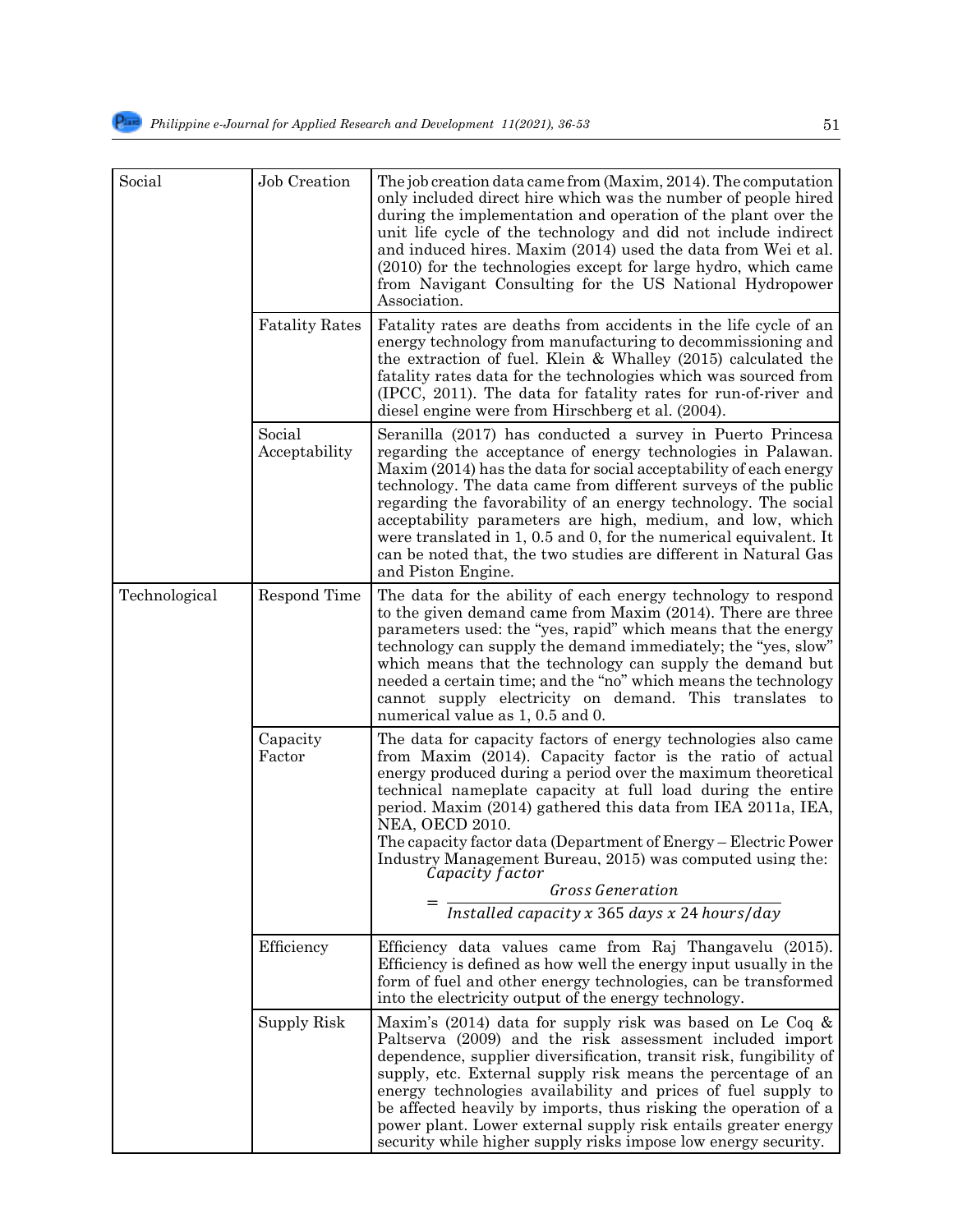| <b>Energy technology</b>                 | <b>MW</b> | <b>Sources</b>                                                                                                                                                                              |
|------------------------------------------|-----------|---------------------------------------------------------------------------------------------------------------------------------------------------------------------------------------------|
| <b>Biomass Plant</b>                     | 50        | Palawan Island Power Development Plan FY 2014-<br>2035                                                                                                                                      |
| Coal Plant                               | Max       | Technology can match the demand.                                                                                                                                                            |
| Geothermal Plant                         | 1         | Matias, 2011                                                                                                                                                                                |
| Large Hydropower Plant<br>(Dam)          | 2.609     | JICA, DOE, and PGP, Final Report of "The Master"<br>Plan Study of Power Development in Palawan Prov-<br>ince," Sept. 2004                                                                   |
| Small Hydropower Plant<br>(Run of River) | 182.47    | Palawan Island Power Development Plan FY 2014-<br>2035 (Sourced at: JICA, DOE, and PGP, Final Report<br>of "The Master Plan Study of Power Development in<br>Palawan Province," Sept. 2004) |
| NGCC Natural Gas Com-<br>bined Cycle     | Max       | Technology can match the demand.                                                                                                                                                            |
| Nuclear Power Plant                      | Max       | Technology can match the demand.                                                                                                                                                            |
| Offshore Wind Plant                      | 10        | Department of Energy: Philippine Energy Plan                                                                                                                                                |
| Onshore Wind Plant                       | 10        | Department of Energy: Philippine Energy Plan                                                                                                                                                |
| <b>Concentrated Solar Power</b>          | 13        | Palawan Island Power Development Plan FY 2014-<br>2035 (Sourced at: Department of Energy)                                                                                                   |
| Solar Photovoltaic Panels                | 13        | Palawan Island Power Development Plan FY 2014-<br>2035 (Sourced at: Department of Energy)                                                                                                   |
| Piston Engines (Diesel, Gas)             | Max       | Technology can match the demand.                                                                                                                                                            |

**Annex 4.** Energy technology considered in energy planning and their references